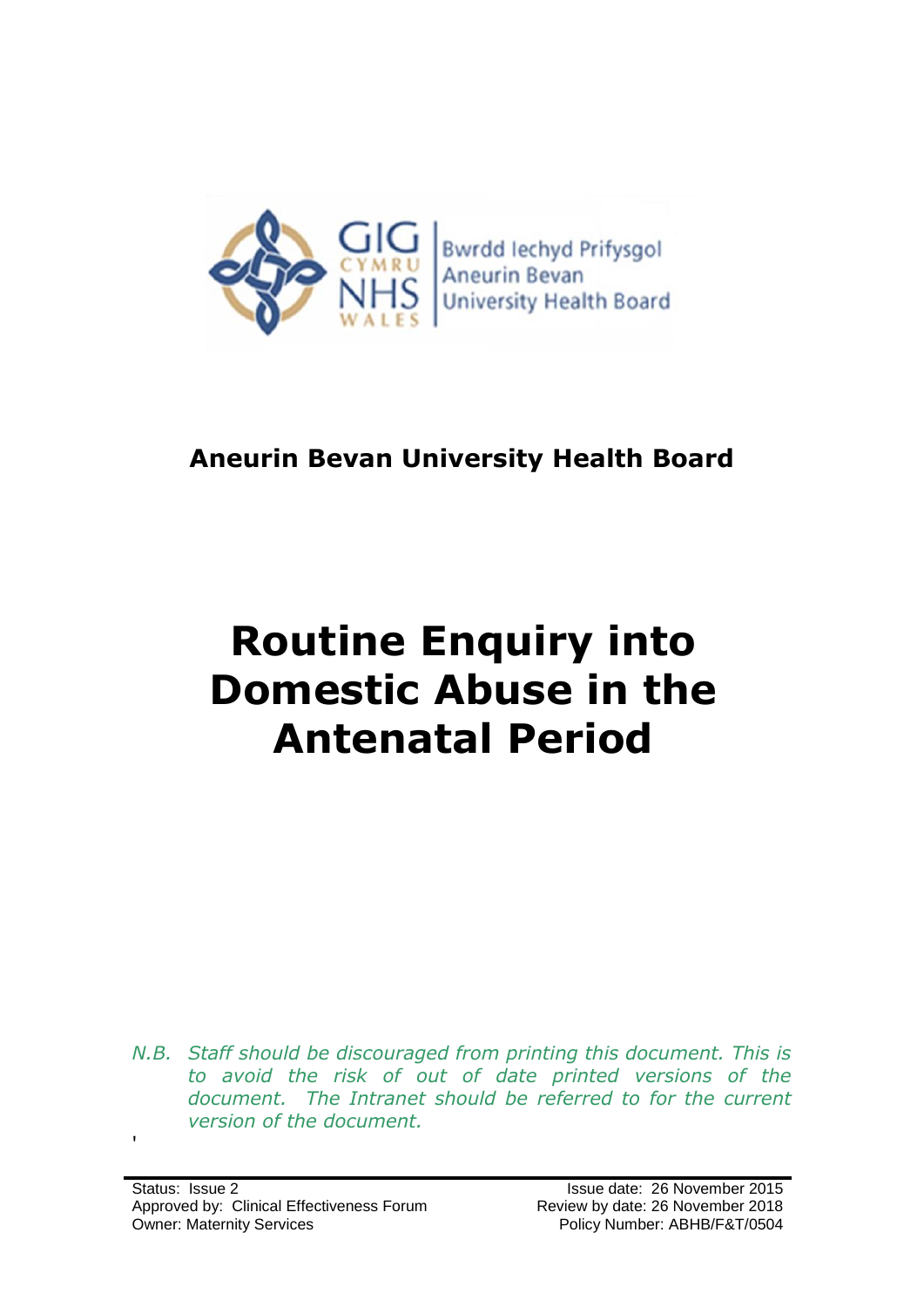### **Contents:**

| 1.1            | Possible Indicators of Domestic Abuse3                                                                                                                                     |
|----------------|----------------------------------------------------------------------------------------------------------------------------------------------------------------------------|
|                |                                                                                                                                                                            |
| 3 <sup>1</sup> |                                                                                                                                                                            |
| 4              |                                                                                                                                                                            |
|                |                                                                                                                                                                            |
|                |                                                                                                                                                                            |
|                |                                                                                                                                                                            |
|                |                                                                                                                                                                            |
|                |                                                                                                                                                                            |
|                | Appendix 1 - All Wales Pathway - Antenatal Routine Enquiry into<br>Domestic Abuse Minimum Standards 1 - 10<br><b>Appendix 2 - DA1 questions</b><br><b>Appendix 3 - DA2</b> |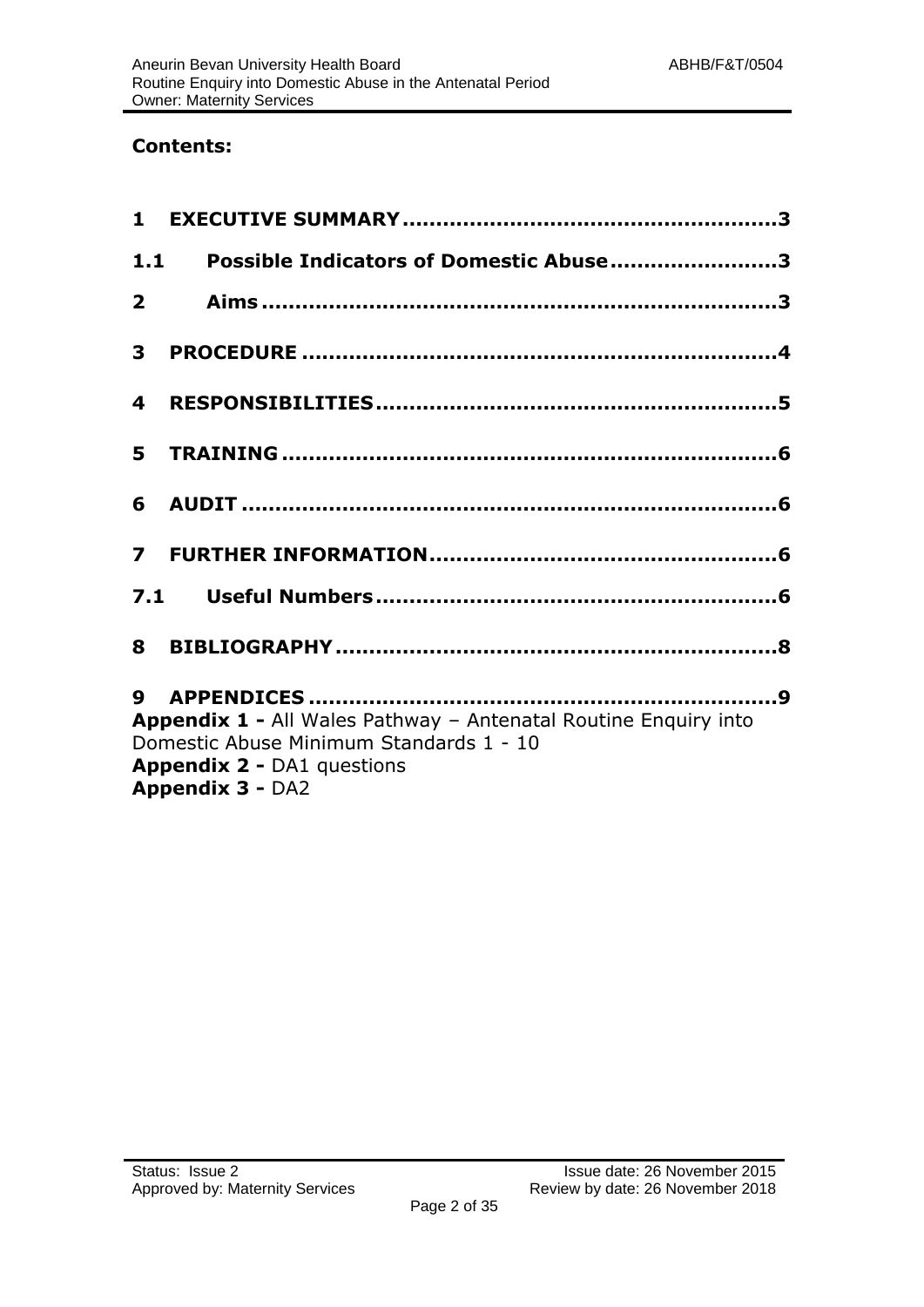#### **1 Executive Summary**

One in four women will experience domestic abuse at some time during their life.

Domestic abuse often starts or intensifies in pregnancy.

Two women are murdered each week in the UK by a partner or ex partner.

Every woman should be asked about domestic abuse during her pregnancy, if she is alone. Disclosures of domestic abuse require privacy, confidentiality and sensitive questioning by non-judgemental staff. Women may not disclose unless asked directly.

### **1.1 Possible Indicators of Domestic Abuse**

- Late booking/Non attendance at clinic appointments
- Repeated attendance at Antenatal clinics, A&E Departments /GP surgery with minor injuries or trivial/non existent complaints
- Unexplained repeated hospital admissions
- Non compliance with treatment regimens / early or self discharge from hospital
- Poor obstetric history
- Recurrent sexually transmitted diseases
- Minimalisation of signs of violence on the body
- Repeat presentation with depression, anxiety, self harm, psychosomatic symptoms
- Constant presence of partner at examinations who may answer questions for her and be unwilling to leave the room
- A woman who is evasive or reluctant to speak in front of or disagree with her partner

### **2 Aims**

The main aim is to promote safety for women and their families.

This guideline highlights the procedure for every midwife to undertake routine enquiry into domestic abuse in the antenatal period. The aim is to give women the opportunity to disclose abuse and to be supported, helped and guided to seek further help and safety.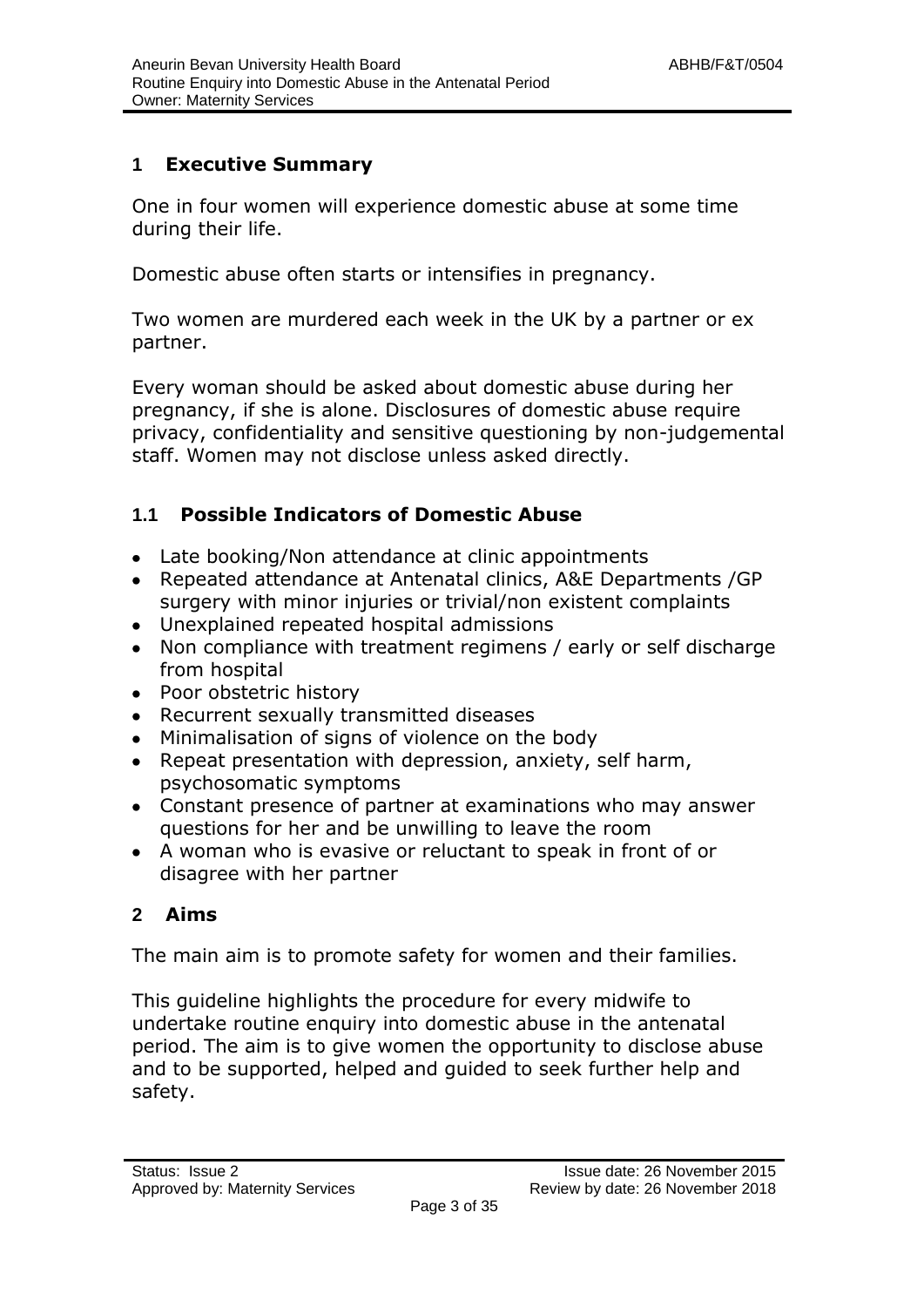#### **3 Procedure**

- NEVER ask about Domestic Abuse unless the woman is **alone.**
- Access appropriate interpreters (if needed), never use family members.
- Inform the woman:

#### *"Domestic Abuse affects many women during their lifetime and often starts or becomes worse in pregnancy. This is why we are asking all women about domestic abuse routinely throughout their pregnancy."*

- Tell the woman that you respect her need for confidentiality.  $\bullet$ However, anything she tells you may be shared with other agencies if you feel that either she or the baby / child(ren) are at risk. Reassure her that Social Services work to support women and families where there is domestic abuse, children are not automatically removed.
- Ask for her consent to share information, but if there are child protection concerns, consent is not essential. If you are concerned about the welfare of a child - seek appropriate guidance and support.
- **Validate and acknowledge the woman's feelings, reinforce that abuse is wrong and is not her fault.**
- Continue by asking the RE1 question.
- If there is no disclosure, document in the All Wales Maternity antenatal records on page 17.
- If there is a disclosure on any of these questions:
- Complete Pathway form DA2, using **all** questions in order to highlight severity of risk. See appendix 3
- Act on the risk immediately by informing appropriate agencies, or seek help as highlighted below. It is **your** responsibility to ensure that DA2 is filed in the maternal records, and to share appropriate and pertinent information. Inform the Health Visitor.
- $\div$  Remember that leaving a partner is a PROCESS, she may not feel ready to leave, so encourage the woman to assess her own safety needs. Leaving a relationship is the most risky time for a woman.
- Sign-post to appropriate agencies. Support and advice is always available.

#### **NEVER DOCUMENT ANY DETAILED INFORMATION IN THE ALL WALES RECORDS - THIS COULD BE DETRIMENTAL TO A WOMAN'S SAFETY:**

#### **How do we know if question has been asked?**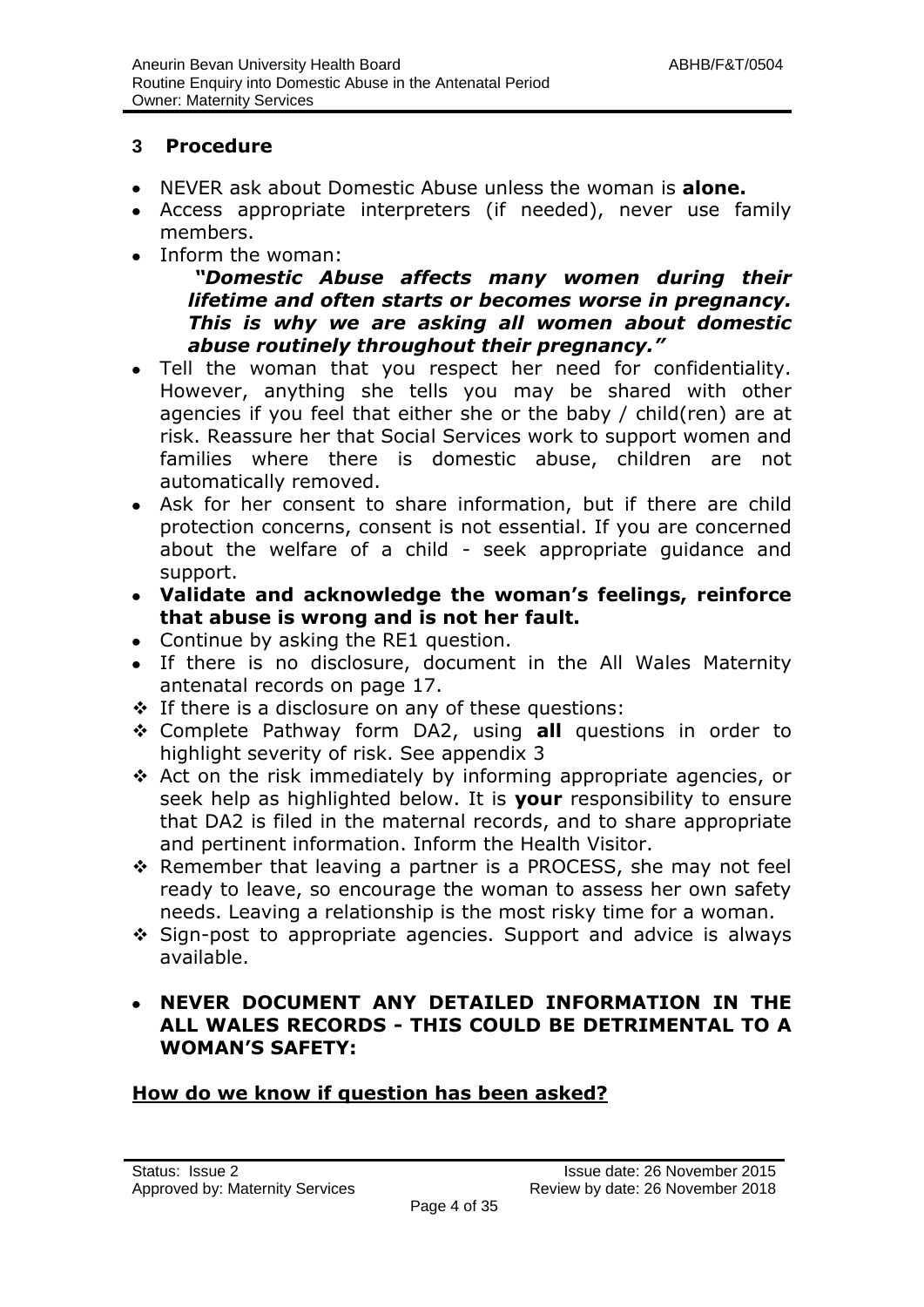#### **Look in All Wales Maternity Records on page 17 under heading of Routine Enquiry and:**

If nothing is written, then the question **has not been asked.** If you are unable to see the woman on her own through the pregnancy, this information must be shared with the Health Visitor, who will pursue the matter in the postnatal period.

#### If the question has been asked but **no disclosures made: sign and date routine enquiry One in the All Wales Maternity Records**

Try to ask the question again at an opportune time through the pregnancy, as many women will not disclose on first enquiry. Record the same if there is no disclosure at the second enquiry.

#### If the question has been asked and **disclosures are made: sign and date routine enquiry Two**

This will alert other professionals to look elsewhere for information. It is important to document in this way because Routine Enquiry 1 or 2 can be explained to a partner as "routine enquiry as to whether all blood tests have been completed", and "routine enquiry for fetal movements".

#### **If you feel unsafe don't ask: do not place yourself or colleagues at risk in a potentially violent situation when supporting someone else.**

### **4 Responsibilities**

All Midwives are responsible for asking the question about Domestic Abuse in the antenatal period, when the woman is alone. Each Midwife is responsible for the appropriate actions and documentation / communication following a disclosure of domestic abuse.

If you wish to discuss any difficult cases, and to be supported in this sensitive area, please contact your Midwifery Manager.

The following are available for specific advice:

Carol Bennett Lead Midwife Safeguarding 07854 932695 Linda Brown, Named Nurse Safeguarding 01633 623861 ABUHB Safeguarding team 01633 623624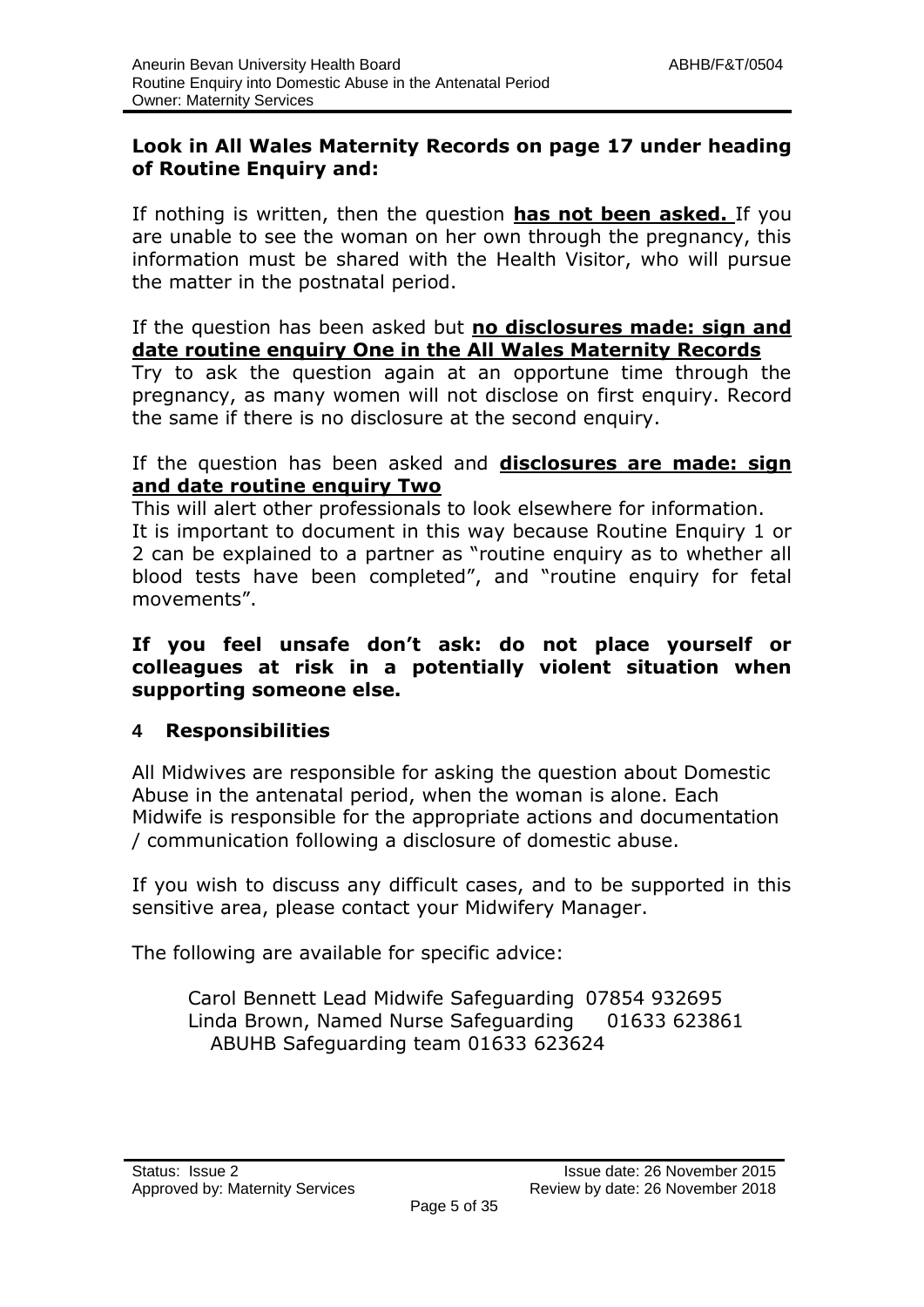#### **5 Training**

Every midwife must receive training prior to asking the question. An update will be included in the midwifery mandatory training days. Individual training can be organised by negotiation with the Lead midwife for safeguarding if required.

#### **6 Audit**

The adherence to the guideline for routine enquiry into domestic abuse in the antenatal period is audited on an annual basis and the audit figures will be presented within the Health Board. Action plans will be formulated on the audit results.

#### **7 Further Information**

Here are local contact phone numbers for the Police Domestic Violence Officers who will be able to advise you, as well as local agencies: (A full directory is available on the Health Board intranet, along with the Domestic Abuse Policy.)

### **7.1 Useful Numbers**

**The All Wales Domestic Abuse and Sexual Violence helpline (24hrs)** 0808 80 10 800

#### **Local service providers:**

**Torfaen:** Womens Aid: 01495 742052 Hafan Cymru: 01495 742121

**Caerphilly:** Llamau: 02920 860255

**Blaenau Gwent:** BGDAS: 01495 291202

**Monmouthshire:** Waimon: 01873 859011 Llamau: 01873 733590

**Newport:** Womens Aid: 01633 840258 Llamau: 01633 244134

**Bawso:** (Black and Asian Women Step Out) 01633 213213

### **IN AN EMERGENCY ALWAYS DIAL 999**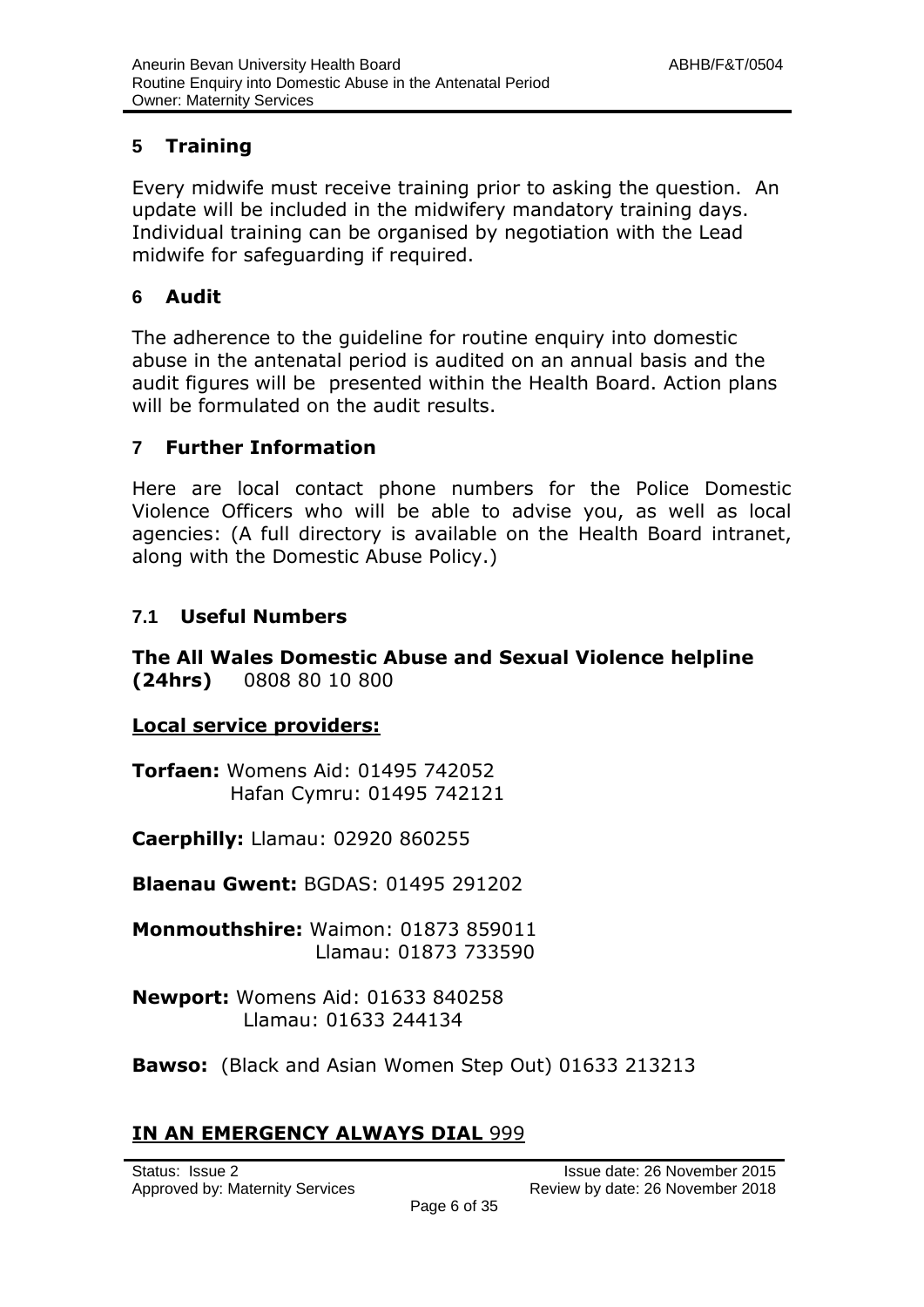#### **Victim Support:**

Single number 0845 6121900 Wales 08.00 -20.00 Supportline 0845 3030900 National Regional office 02920 464585

#### **Gwent Police DACT office: (Staff information)**

**Torfaen/Monmouthshire** 01495 745357

**Blaenau Gwent** 01495 745337

- **Newport** 01495 768407 01495 745497 01495 745414
- **Caerphilly** 01495 745361 01495 768403 01495 745395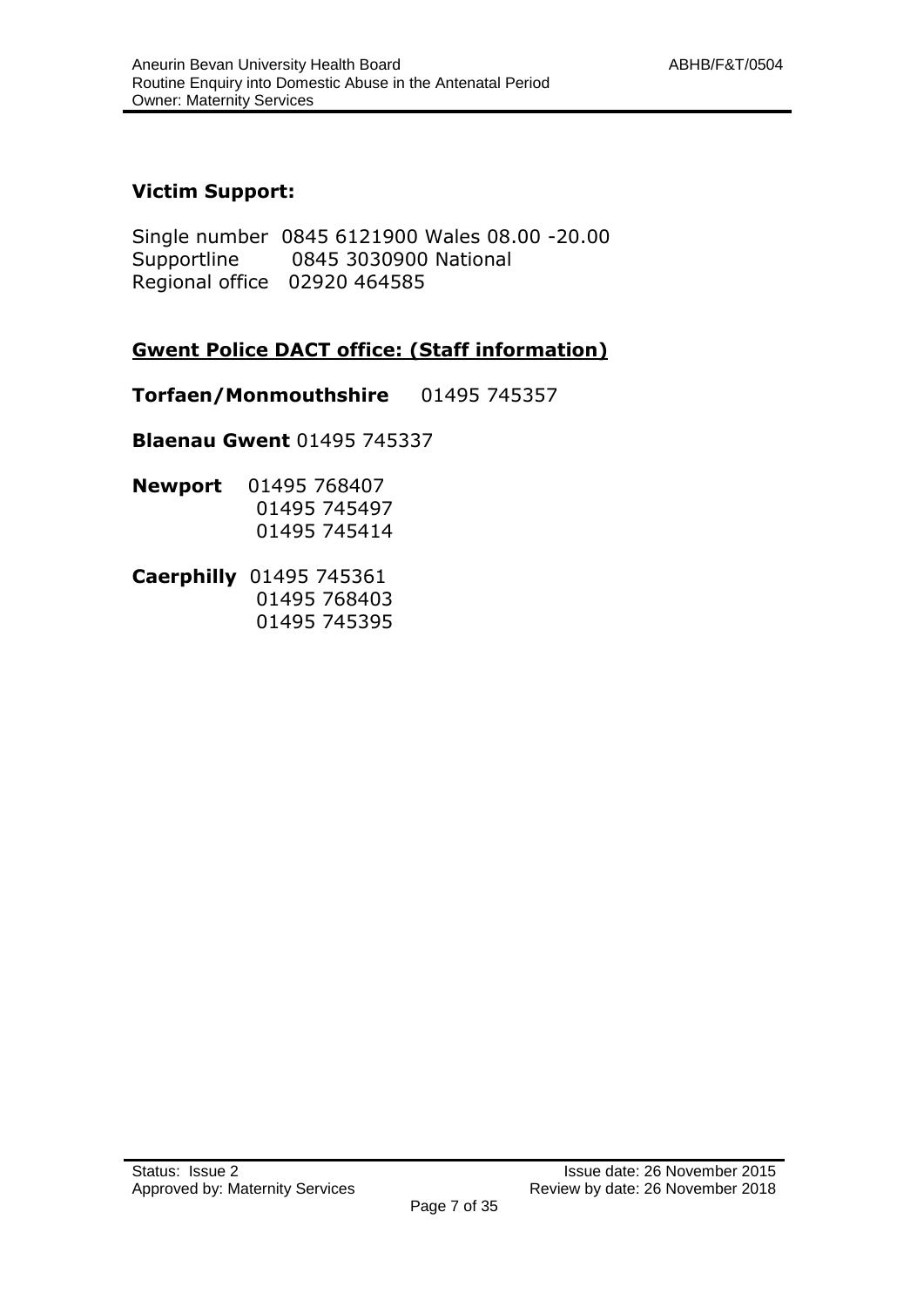#### **8 Bibliography**

- 1. British Crime Survey (2015)
- 2. Women's Aid Federation of England (1998)
- 3. Stark, E. Flitcraft, A. (1996) Women at risk of Domestic Violence and Women's Health London: Sage Publications
- 4. Stanko, E. et al. Counting the cost: Estimating the Impact of Domestic Violence in the London Borough of Hackney. Crime Concern (1997)
- 5. Humphrey, C. (2000) 'Social Work, Domestic Violence & Child Protection' Bristol: The Powley Press
- 6. Humphrey, S. Bartley, M. Wilkinson, R. 'Family Conflict & Slow Growth' Archives of Disease in Childhood, Vol 77. Issue 4 Oct 1997
- 7. P. Kingston & B. Penhale (EDS) (1993) 'Family Violence & The Caring Professionals.' London McMillan
- 8. Domestic Violence: A Resource Manual for Health Care Professionals in Wales (2002)
- 9. Hidden Tears Listening Ears An All Wales Approach to Antenatal Routine Enquiry into Domestic Abuse (2006)
- 10. Right to be Safe Annual Report (2013 /2014 WG
- 11. Knight M, Kenyon S, Brocklehurst P, Neilson J, Shakespeare J, Kurinczuk JJ, editors on behalf of MBRRACE-UK Saving Lives, improving mothers' care – lessons learned to improve future maternity care from the UK and Ireland confidential enquiries into maternal deaths and morbidity 2009-12. Oxford: National Perinatal Epidemiology Unit, University of Oxford 2014.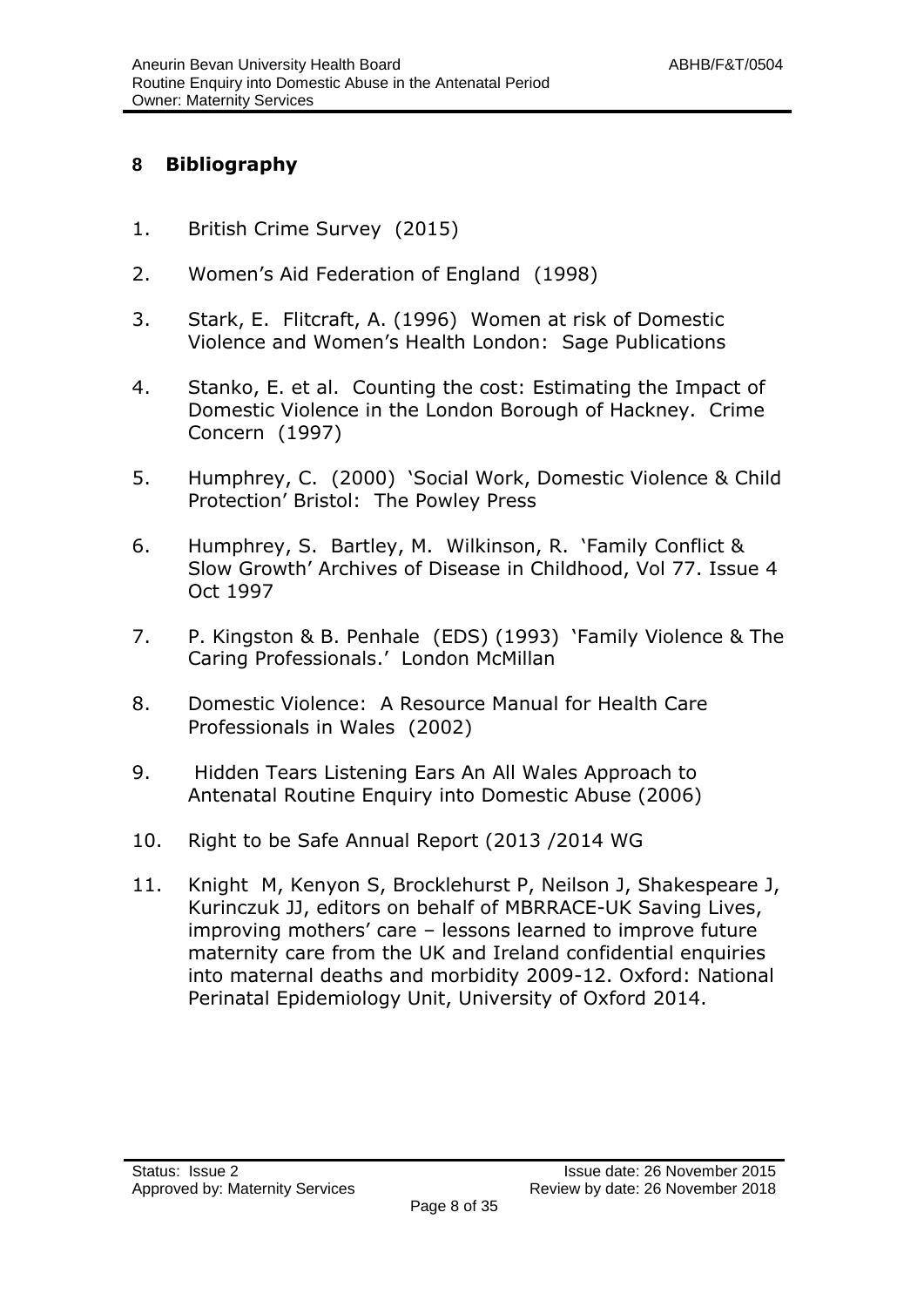#### **9 Appendices**

**Appendix 1 - All Wales Pathway – Antenatal Routine Enquiry into Domestic Abuse Minimum Standards 1 - 10**



## All Wales Pathway

## **Antenatal Routine Enquiry into Domestic Abuse**

## **Minimum Standards**

All Wales Midwifery & Health Visitors Domestic Abuse Networking Group Produced as part of a project funded by the Welsh Assembly Government<br>Produced as part of a project funded by the Welsh Assembly Government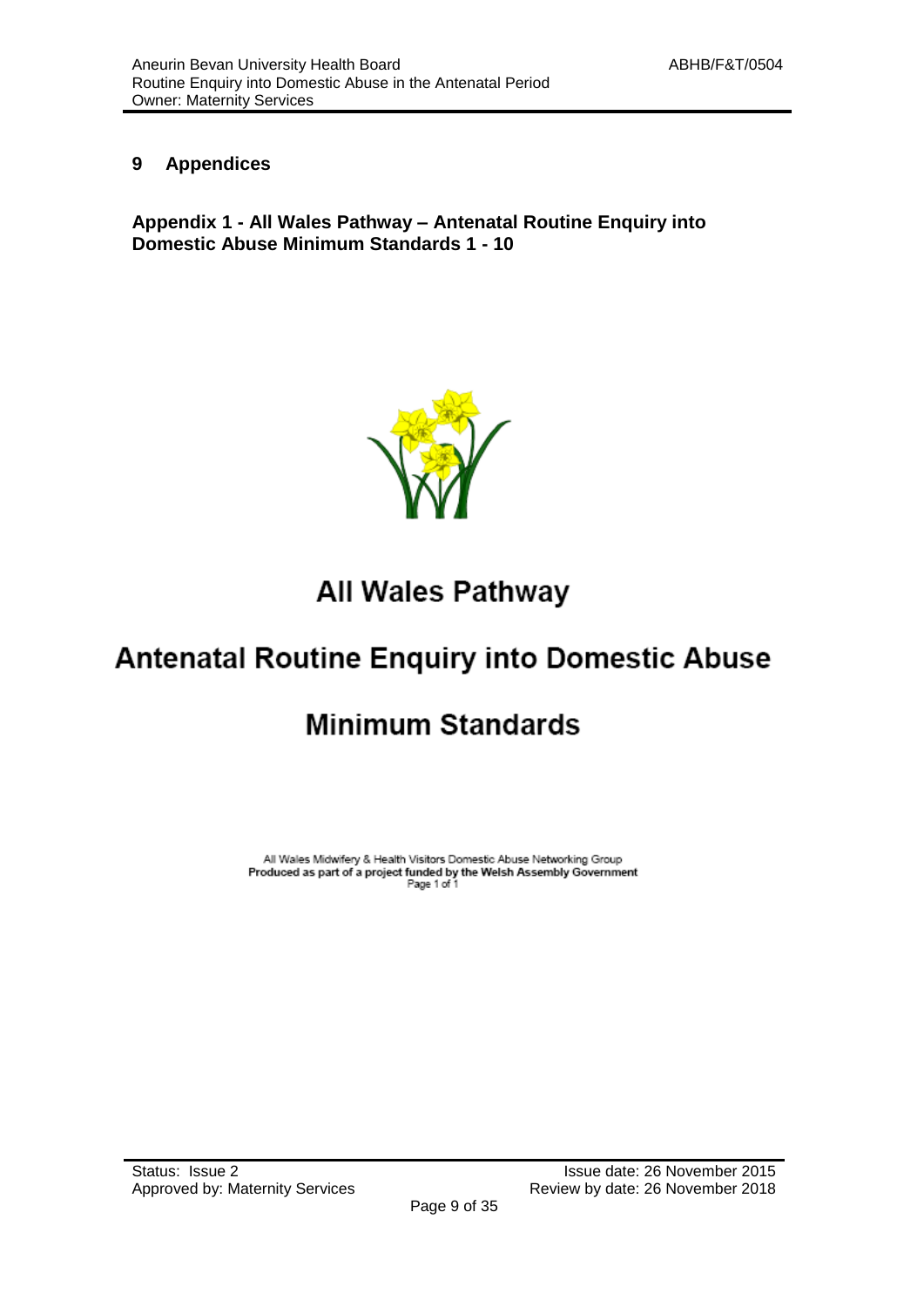#### STANDARD ONE - CONFIDENTIALITY

| STANDARD                                              | <b>PRACTICE GUIDELINES</b>                                                                                                                                              | <b>EVIDENCE BASE</b>                                                                                                               | <b>RESOURCE REQUIRED</b>                                           |
|-------------------------------------------------------|-------------------------------------------------------------------------------------------------------------------------------------------------------------------------|------------------------------------------------------------------------------------------------------------------------------------|--------------------------------------------------------------------|
| Professionals need to be aware of                     | All health professionals<br>recognise the duty to respect                                                                                                               | NMC (2002)Code of<br>٠<br>Professional Conduct                                                                                     | · Time                                                             |
| the need for confidentiality - and its<br>limitations | the woman's confidentiality but<br>must be aware of its limitations.<br>in the wider public interest.                                                                   | ACPC (2002) All Wales Child<br>٠<br>Protection Procedures                                                                          | A safe, quiet environment<br>٠<br>Support and supervision for<br>٠ |
|                                                       | The law recognises significant<br>٠<br>exceptions to the duty of                                                                                                        | Data Protection Act 1998<br>٠                                                                                                      | staff.                                                             |
|                                                       | confidentiality.                                                                                                                                                        | Human Rights Act 1998<br>٠                                                                                                         | Staff Educational Training                                         |
|                                                       | If the woman withholds consent, or<br>if consent cannot be obtained.<br>disclosures may be made where:<br>They can be justified in the                                  | (2004)<br>Robinson<br>٠<br>www.cf.ac.uk/socsi/whoswho/robi<br>nson html                                                            |                                                                    |
|                                                       | public interest<br>. They are required by law or by<br>order of a court.<br>Where there are potential child<br>protection issues - there is a                           | Home Office (2004)Safety and<br>٠<br>Justice:<br>Sharing Personal<br>Information in the Context of<br>Domestic<br>Violence -<br>An |                                                                    |
|                                                       | need to act in accordance with<br>national and local policies.                                                                                                          | Home Office<br>Overview<br>and Practice<br>Development<br>Communication<br>Report<br>Development<br>Unit.<br>Home                  |                                                                    |
|                                                       | The professional is justified and<br>٠<br>has a duty to share information<br>with social services, police or                                                            | Office.<br>London,<br>England<br>www.homeoffice.gov.uk/rds                                                                         |                                                                    |
|                                                       | other agencies, where there is<br>an increased risk of abuse /<br>child protection concerns                                                                             | WAG (2000) Working Together<br>٠<br>to Safeguard Children                                                                          |                                                                    |
|                                                       | Extreme care should be taken to<br>protect the safety of victims of<br>abuse. Information should not be<br>disclosed to any third party who<br>may breach their safety. | WAG (2001) Framework for<br>٠<br>the Assessment of Children in<br>Need and Their Families<br>www.wales.gov.uk/childrenfirst        |                                                                    |

All Wales Midwifery & Health Visitors Domestic Abuse Networking Group<br>Produced as part of a project funded by the Welsh Assembly Government<br>Page 2 of 2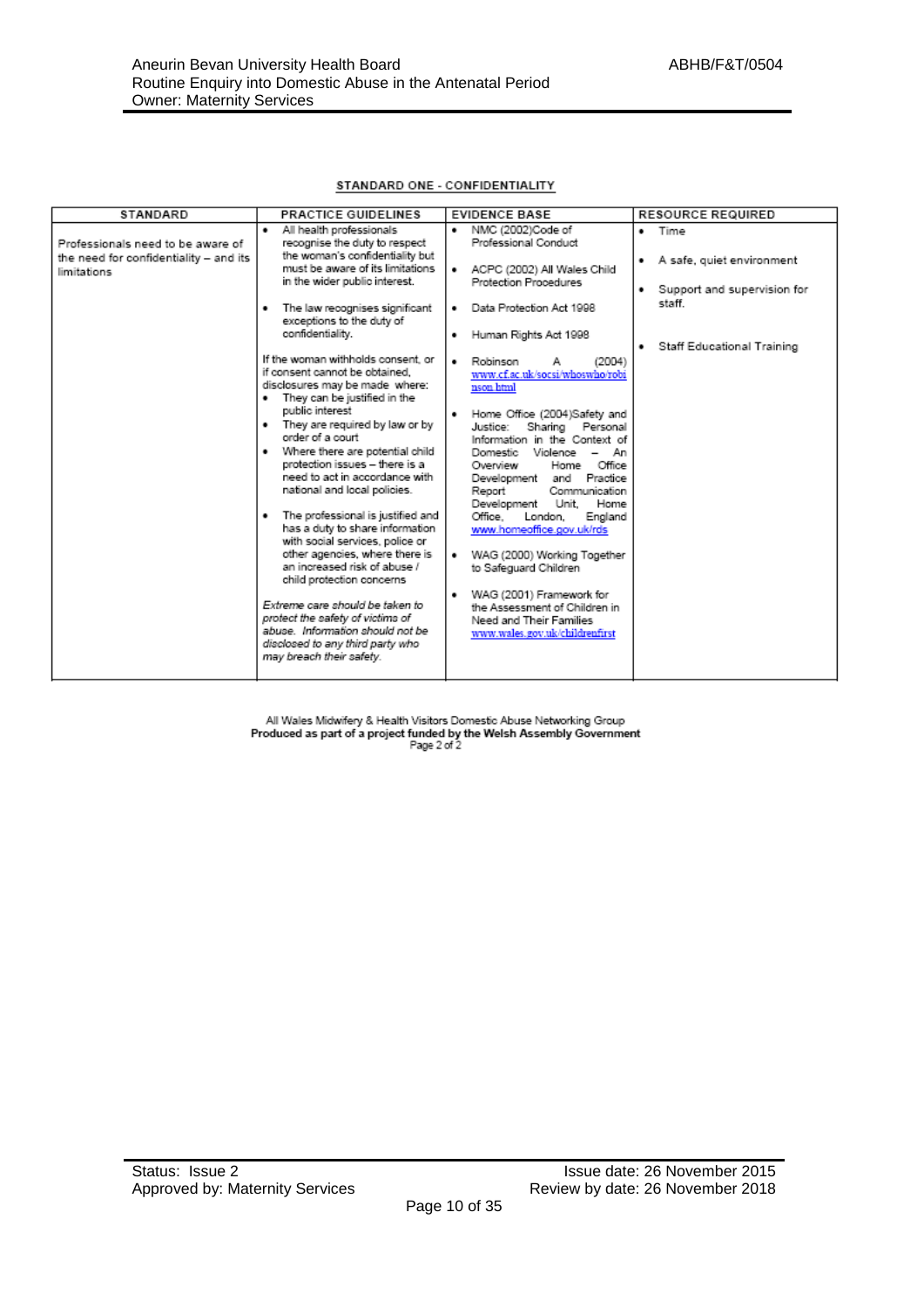#### **STANDARD TWO - ROUTINE ENQUIRY**

| STANDARD                                                         | <b>PRACTICE GUIDELINES</b>                                                                                                                                                                                                                                                                                                                                                                                                                                                                                                     | <b>EVIDENCE BASE</b>                                                                                                                                                                                                                                                                                                                                                                                             | <b>RESOURCE REQUIRED</b>                                      |
|------------------------------------------------------------------|--------------------------------------------------------------------------------------------------------------------------------------------------------------------------------------------------------------------------------------------------------------------------------------------------------------------------------------------------------------------------------------------------------------------------------------------------------------------------------------------------------------------------------|------------------------------------------------------------------------------------------------------------------------------------------------------------------------------------------------------------------------------------------------------------------------------------------------------------------------------------------------------------------------------------------------------------------|---------------------------------------------------------------|
| All women will be routinely asked<br>about domestic abuse in the | Women should be alone when<br>٠<br>asked about domestic abuse                                                                                                                                                                                                                                                                                                                                                                                                                                                                  | ٠<br>RCOG (2004) Confidential<br>Enquiries into Maternal                                                                                                                                                                                                                                                                                                                                                         | . All Wales information cards                                 |
| antenatal period                                                 | . Information cards to be given<br>to women when beginning<br>Routine Enquiry                                                                                                                                                                                                                                                                                                                                                                                                                                                  | Deaths - Why Mothers Die<br>2000 - 2002<br>RCOG Press, London.                                                                                                                                                                                                                                                                                                                                                   | • Education & Training<br>Safe and private environment<br>. . |
|                                                                  | . Ensure lone contact with the<br>woman at least once in<br>pregnancy<br>. If unable to see the woman<br>alone, highlight this as a<br>priority for follow up and seek<br>advice accordingly<br>. Routine enquiry should not be<br>a one off event. It should be<br>at opportunistic intervals<br>throughout the pregnancy<br>• Ensure the provision of a<br>safe, supportive environment<br>· Ensure effective<br>communication takes place<br>between midwife / health<br>visitor e.g. "handover"<br>exchange of information | England<br>(NICE 2003) Antenatal care -<br>٠<br>Clinical Guideline 6<br>• DOH (2004) National Service<br>Framework for Children<br>Standard 11 - Maternity<br>Services<br>• WAG (2001) Domestic<br>violence: A Resource Manual<br>for Health<br>Care Professionals in<br>Wales.<br>Mann C (2003) Domestic<br>٠<br>Violence Good Practice<br>Guidelines -Mansfield District<br>and Ashfield Primary Care<br>Trust | · Time<br>Access to appropriate<br>interpreters               |

All Wales Midwifery & Health Visitors Domestic Abuse Networking Group<br>Produced as part of a project funded by the Welsh Assembly Government<br>Page 3 of 3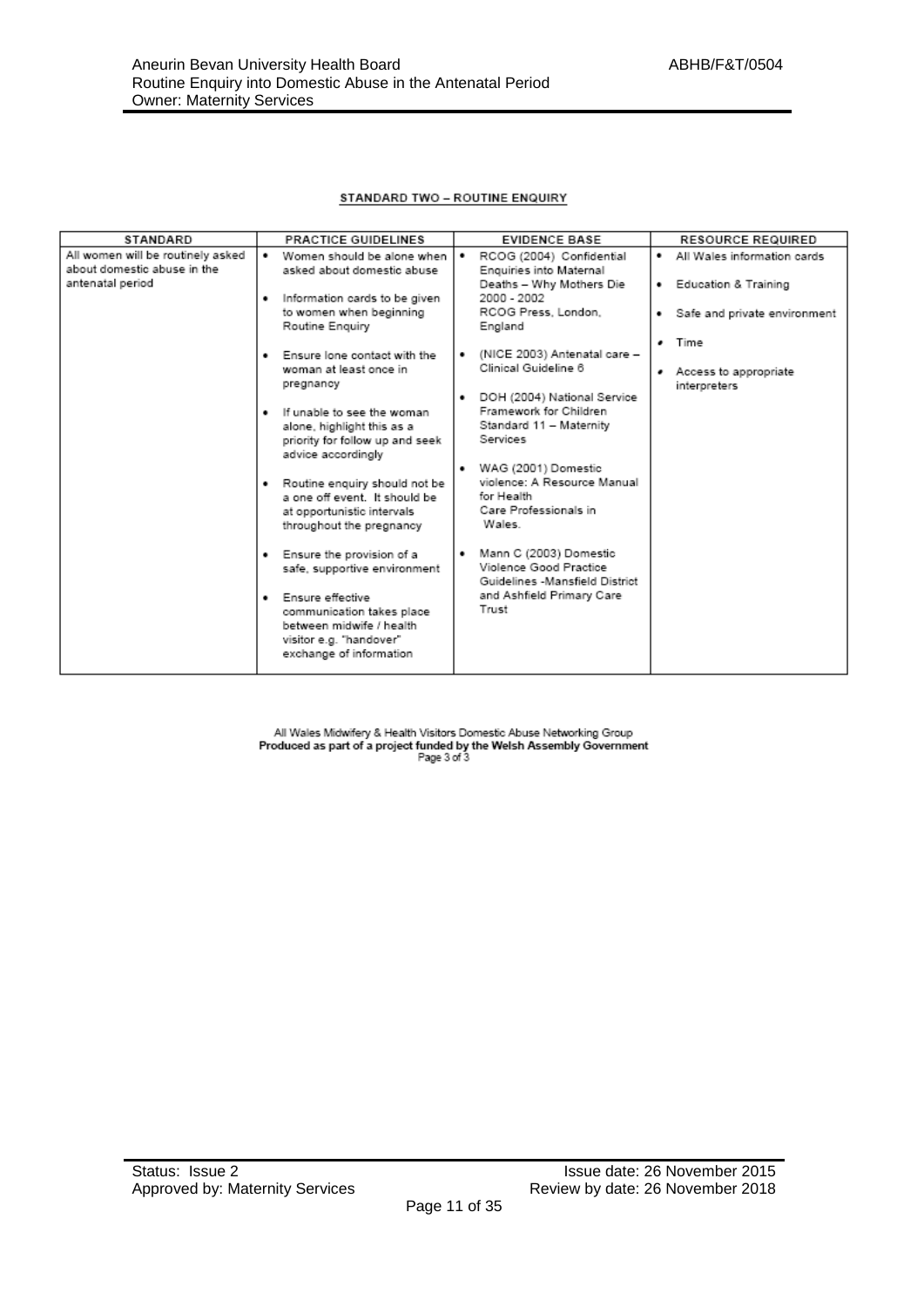#### STANDARD THREE : DISCLOSURE

| <b>STANDARD</b>                                                                                                                         | <b>PRACTICE GUIDELINES</b>                                                                                                                                                                                                                                                                                                                                                                                                                                                                                                                                                                                                                                              | <b>EVIDENCE BASE</b>                                                                                                                                                                                                                                                                                                                                                                                                                                                                                                                                                     | <b>RESOURCE REQUIRED</b>                                                               |
|-----------------------------------------------------------------------------------------------------------------------------------------|-------------------------------------------------------------------------------------------------------------------------------------------------------------------------------------------------------------------------------------------------------------------------------------------------------------------------------------------------------------------------------------------------------------------------------------------------------------------------------------------------------------------------------------------------------------------------------------------------------------------------------------------------------------------------|--------------------------------------------------------------------------------------------------------------------------------------------------------------------------------------------------------------------------------------------------------------------------------------------------------------------------------------------------------------------------------------------------------------------------------------------------------------------------------------------------------------------------------------------------------------------------|----------------------------------------------------------------------------------------|
| Women who disclose will be<br>given appropriate support and<br>information.<br>They will be offered referral to<br>appropriate agencies | Provide time for the woman<br>٠<br>Validate that what she is<br>٠<br>disclosing is wrong and reinforce<br>that the abuse is not her fault<br>All staff to complete the All<br>٠<br>Wales Pathway in order to<br>highlight the severity of risk and<br>make appropriate referrals to                                                                                                                                                                                                                                                                                                                                                                                     | · Trusts guidelines/policies<br>consent<br>Trust policies on<br>٠<br>confidentiality<br>Data Protection Act (1998)<br>٠<br>· WAG (2001) Domestic<br>violence: A Resource Manual                                                                                                                                                                                                                                                                                                                                                                                          | · Interpreters<br>· Provision of a quiet<br>environment<br>Time<br>. All Wales Pathway |
|                                                                                                                                         | support agencies<br>· Respect her need for<br>confidentiality, but staff must<br>adhere to ACPC Procedures<br>Give accurate up to date<br>٠<br>information of relevant agencies.<br>Ask the woman for her consent<br>٠<br>for referral to other agencies.<br>. If you are concerned about the<br>welfare of a child / children then<br>refer to Child Protection nurse /<br>Midwife in accordance with All<br>Wales Child Protection<br>Procedures / Local Guidelines<br>Consent is not essential where<br>there are potential child protection<br>concerns / imminent threats to her<br>safety<br>Provide an interpreter N.B. This<br>٠<br>must not be a family member | for Health<br>Care Professionals in<br>Wales.<br>· ACPC (2002) All Wales Child<br>Protection Procedures<br>WAG (2001) Framework for<br>the Assessment of Children<br>in Need and Their Families<br>www.wales.gov.uk/childrenfirst<br>Home Office (2004)Safety<br>and Justice: Sharing<br>Personal Information in the<br>Context of Domestic<br>Violence - An Overview<br>Home Office Development<br>and Practice Report<br>Communication<br>Development Unit, Home<br>Office, London, England<br>www.homeoffice.gov.uk/rds<br>NMC (2002) Code of<br>Professional Conduct | Appropriate contact<br>numbers for support<br>agencies                                 |

All Wales Midwifery & Health Visitors Domestic Abuse Networking Group<br>Produced as part of a project funded by the Welsh Assembly Government<br>Page 4 of 4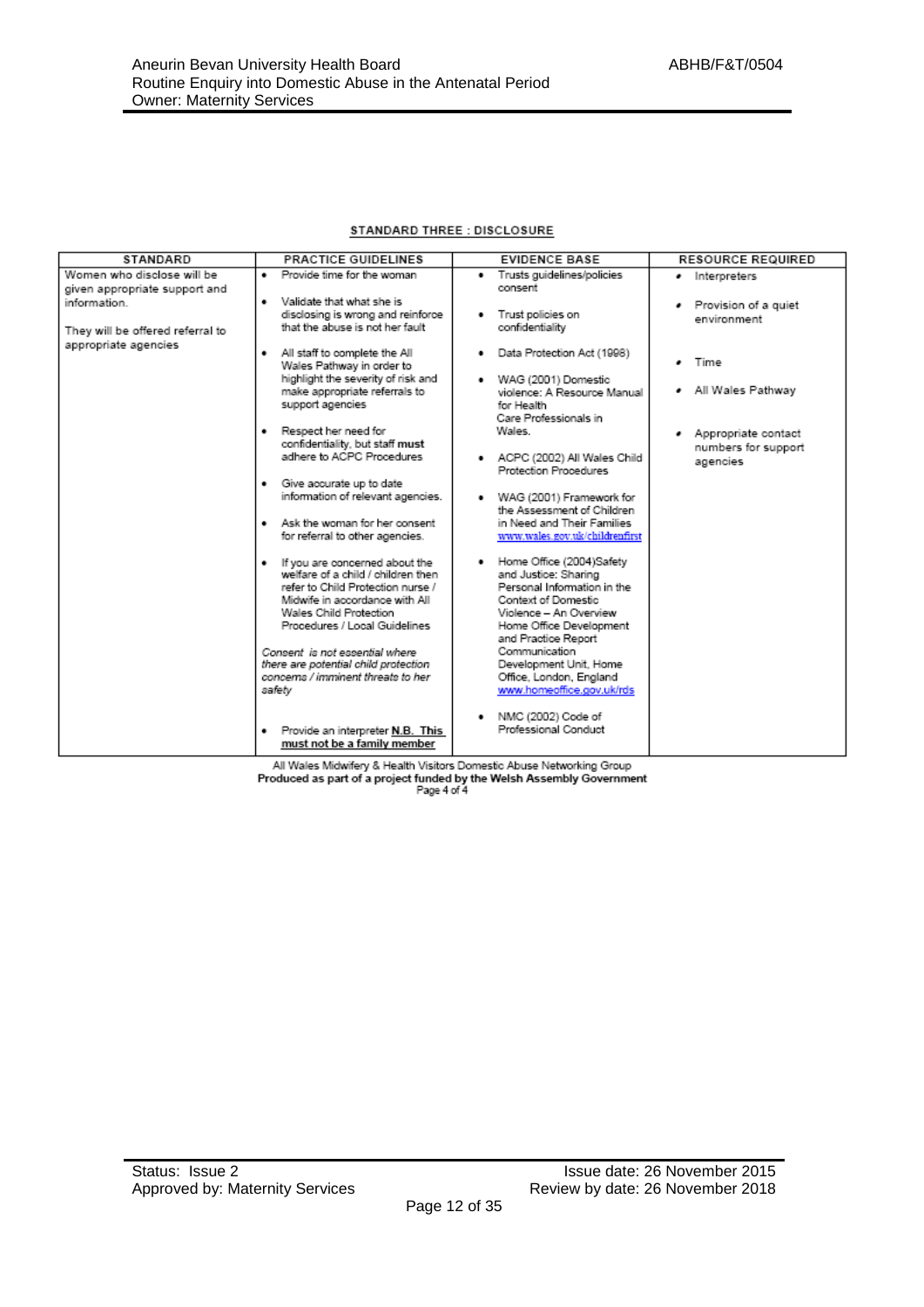| <b>STANDARD</b>                                 | <b>PRACTICE GUIDELINES</b>                                                                                                                                                                                                           | <b>EVIDENCE BASE</b>                                                                                                                                                                                                                                                                            | <b>RESOURCE REQUIRED</b>                                                           |
|-------------------------------------------------|--------------------------------------------------------------------------------------------------------------------------------------------------------------------------------------------------------------------------------------|-------------------------------------------------------------------------------------------------------------------------------------------------------------------------------------------------------------------------------------------------------------------------------------------------|------------------------------------------------------------------------------------|
| All information disclosed will be               | LHBs / Trusts will ensure their<br>staff are clear regarding the                                                                                                                                                                     | WAG (2001) Domestic<br>٠<br>violence: A Resource Manual                                                                                                                                                                                                                                         | Training                                                                           |
| recorded clearly stating:-<br><sup>*</sup> Date | documentation process                                                                                                                                                                                                                | for Health<br>Care Professionals in                                                                                                                                                                                                                                                             | Time<br>. .                                                                        |
| Time<br>* Persons present                       | Record events using the<br>٠<br>woman's own words.                                                                                                                                                                                   | Wales.                                                                                                                                                                                                                                                                                          | Clinical supervision<br>٠                                                          |
|                                                 | Document whether children<br>٠                                                                                                                                                                                                       | Local Trust policies - consent<br>٠<br>and confidentiality                                                                                                                                                                                                                                      | Camera equipment<br>٠                                                              |
|                                                 | were present at the time of<br>the abuse                                                                                                                                                                                             | NMC (2002) Code of Conduct<br>٠                                                                                                                                                                                                                                                                 | Suitable room for examination<br>٠<br>and investigation                            |
|                                                 | Liaise with A&E Staff / Police<br>٠<br>as the following may be                                                                                                                                                                       | WHO (1997) Violence against<br>٠<br>women information pack                                                                                                                                                                                                                                      | Interpreter<br>٠                                                                   |
|                                                 | required:-<br>Provide a diagram of the body with a<br>written description of any injuries                                                                                                                                            | NMC (2004) Guidelines for<br>٠<br>Records and Record Keeping                                                                                                                                                                                                                                    | Data collection - Consider<br>٠<br>use of All Wales Pathway for<br>Routine Enquiry |
|                                                 | Clothing may be saved for the police<br>investigation<br>Polaroid photographs may be taken and<br>regarded as evidence<br>· Arrange interpreter:-<br>Same gender<br>Language<br>Sign<br>۰<br>o Advocate for learning<br>disabilities | Home Office (2004)Safety<br>$\bullet$<br>and Justice: Sharing Personal<br>Information in the Context of<br>Domestic Violence - An<br>Overview Home Office<br>Development and Practice<br>Report Communication<br>Development Unit, Home<br>Office, London, England<br>www.homeoffice.gov.uk/rds |                                                                                    |

All Wales Midwifery & Health Visitors Domestic Abuse Networking Group<br>Produced as part of a project funded by the Welsh Assembly Government<br>Page 5 of 5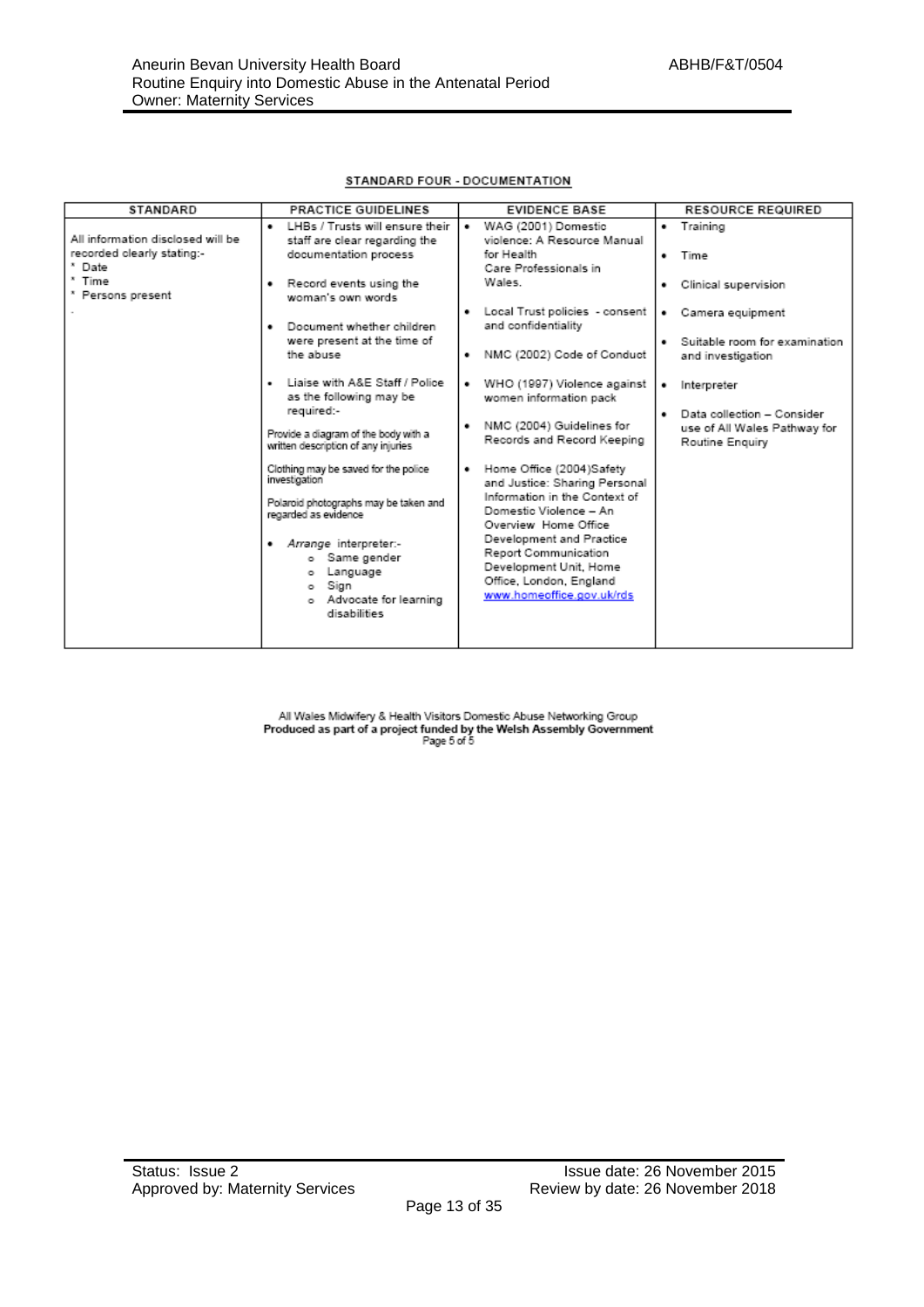#### STANDARD FIVE - RISK ASSESSMENT

| STANDARD                                                                                              | <b>PRACTICE GUIDELINES</b>                                                                             | <b>EVIDENCE BASE</b>                                                                                | <b>RESOURCE REQUIRED</b>                                   |
|-------------------------------------------------------------------------------------------------------|--------------------------------------------------------------------------------------------------------|-----------------------------------------------------------------------------------------------------|------------------------------------------------------------|
| Undertake a risk assessment for<br>the woman, unborn baby, or any<br>other children in the household. | The practitioner should be<br>٠<br>familiar with the Domestic<br>Abuse Resource Manual for             | LHB / Local Trust Lone<br>٠<br>Worker Policy                                                        | ٠<br>Time<br>Training                                      |
| A risk assessment to ensure<br>staff safety should also be                                            | Health Care Professionals in<br>Wales                                                                  | Robinson A (2004)<br>www.cf.ac.uk/socsi/whoswh<br>o/robinson.html                                   | ٠<br>Privacy/Safe environment                              |
| completed.                                                                                            | Assess level of risk using<br>٠<br>the All Wales Pathway for<br>Routine Enquiry.                       | South Wales Police Public<br>٠.<br>Protection Unit - FSU 9<br>Trust Health and Safety<br>٠          | $\blacksquare$<br>All Wales Pathway for<br>Routine Enguiry |
|                                                                                                       |                                                                                                        | Policy                                                                                              |                                                            |
|                                                                                                       | (This system is intended as a<br>quide only and reflects a<br>particular moment in time.               | Trust Violence and<br>Aggression Policy                                                             |                                                            |
|                                                                                                       | Please remember that the<br>situation may change quickly.)                                             | South Wales Adult<br>٠<br>Protection Forum (2002)<br><b>Protection of Vulnerable</b>                |                                                            |
|                                                                                                       | Consider not only the high risk<br>situation but also any strange or                                   | Adults - Implementing the<br>In Safe Hands Guidelines<br>for the Protection of                      |                                                            |
|                                                                                                       | unusual behaviour reported by<br>the woman.                                                            | Vulnerable Adults in<br>Wales. Inter Agency<br>Policy and Procedures for                            |                                                            |
|                                                                                                       |                                                                                                        | <b>Responding to Alleged</b><br>Abuse and Inappropriate<br>Care of Vulnerable Adults                |                                                            |
|                                                                                                       | N.B. Scores 7 or above must be                                                                         | in South Wales<br>www.npt.gov.uk                                                                    |                                                            |
| $\cdots$<br>.                                                                                         | referred to the MARAC system<br>(or its equivalent) as this<br>indicates a VERY HIGH Risk<br>situation | WAG (2001) Domestic<br>violence: A Resource<br>Manual for Health<br>Care Professionals<br>in Wales. |                                                            |

MARAC = Multi Agency Risk Assessment Conference

All Wales Midwifery & Health Visitors Domestic Abuse Networking Group Produced as part of a project funded by the Welsh Assembly Government<br>Produced as part of a project funded by the Welsh Assembly Government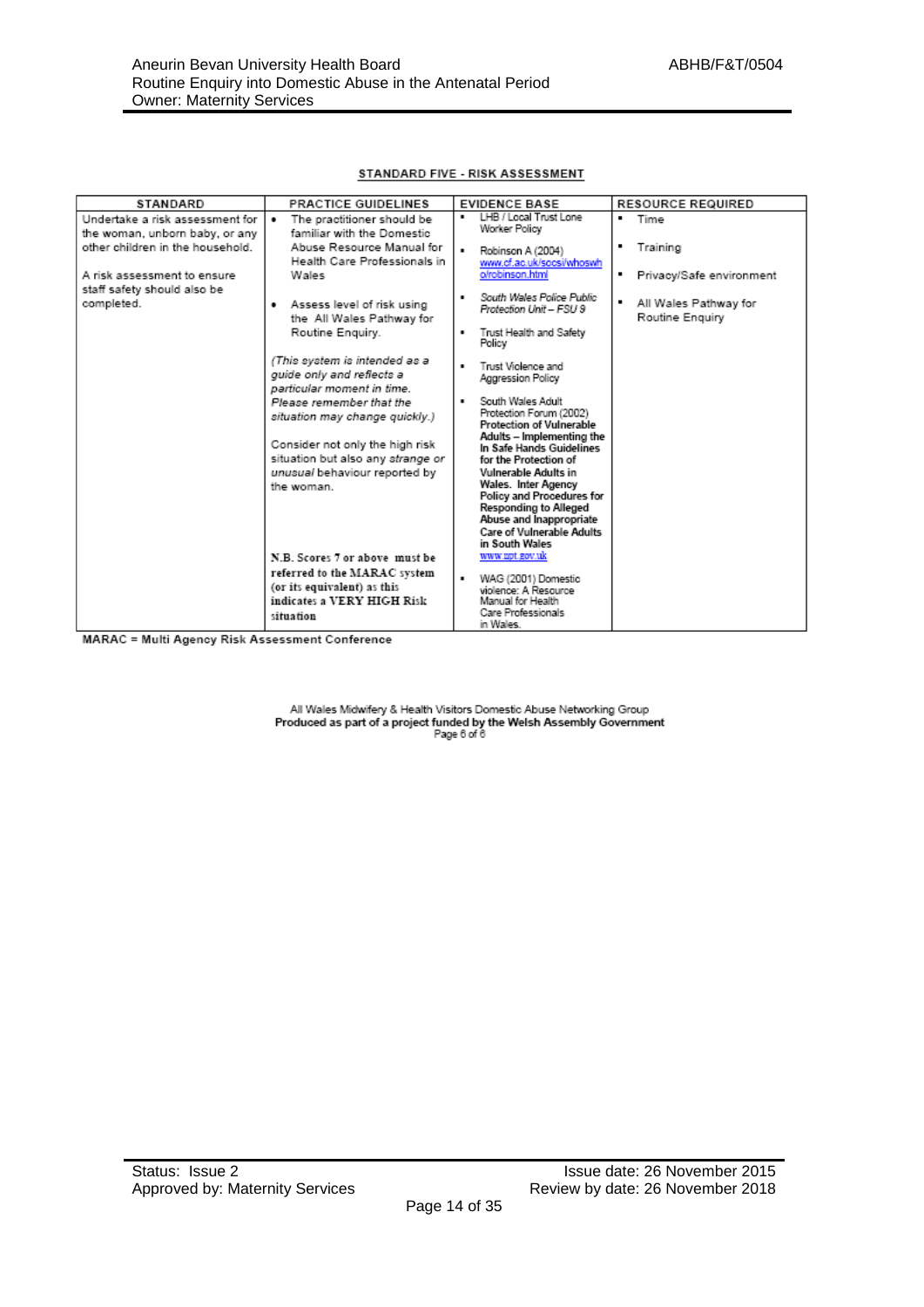| STANDARD                                                                                                                                 | <b>PRACTICE GUIDELINES</b>                                                                                                                                                                                                                                                                                                                                                                                                                                                                                                         | <b>EVIDENCE BASE</b>                                                                                                                                                                                                                                                                                                                 | <b>RESOURCE REQUIRED</b>                                                                                                                                    |
|------------------------------------------------------------------------------------------------------------------------------------------|------------------------------------------------------------------------------------------------------------------------------------------------------------------------------------------------------------------------------------------------------------------------------------------------------------------------------------------------------------------------------------------------------------------------------------------------------------------------------------------------------------------------------------|--------------------------------------------------------------------------------------------------------------------------------------------------------------------------------------------------------------------------------------------------------------------------------------------------------------------------------------|-------------------------------------------------------------------------------------------------------------------------------------------------------------|
| Where actual or the likelihood of<br>significant harm is identified, a<br>referral under the Child Protection<br>Procedures must be made | Establish whether children are<br>٠<br>present within the home when abuse<br>is taking place.<br>· Assess level of danger<br>Consider other situations which may<br>٠<br>impact on the health and wellbeing of                                                                                                                                                                                                                                                                                                                     | All Wales Child Protection<br>٠<br>Procedures (2002).<br>WAG (2001) Framework for the<br>٠<br>Assessment of Children in Need and<br>Their Families<br>www.wales.gov.uk/childrenfirst                                                                                                                                                 | All Wales Child Protection<br>. .<br>Procedures (2002).<br>Trust Child Protection<br>Procedures, Named Nurse /<br>Michwife                                  |
| The welfare of any child is<br>paramount including the unborn child                                                                      | the child and take appropriate action<br>Named Nurse or Midwife for Child<br>٠<br>Protection must be informed of any<br>concerns for the welfare of a child<br>Involve Multi Agency Partnerships<br>٠<br>Seek guidance and support from<br>٠<br>Education / Education Welfare<br>Officers where the 'child' herself may<br>be pregnant.                                                                                                                                                                                            | WAG (2000) Working together to<br>٠<br>safeguard children.<br>Hughes H (1992) Impact of Spouse<br>٠<br>Abuse on Children of Battered<br>Women Abuse Update<br>NCH (1994) Action for Children the<br>$\bullet$<br>Hidden Victims: - Children and<br>Domestic Abuse, NCH Action for<br>Children London England Reynolds J<br>ed (2001) | Clinical Supervision<br>٠<br>Education and Training<br>Links with advocacy services for<br>children<br>Links with Education / Education<br>Welfare Officers |
| Consider also the implications for the<br>pregnant teenager <18 yrs                                                                      | Ask the woman for her (verbal) consent<br>for referral to other agencies<br>If you are concerned about the<br>٠<br>welfare of a child / children then seek<br>quidance from / refer to Child<br>Protection Nurse / Midwife /<br>Specialist in accordance with All<br>Wales Child Protection Procedures /<br>Local Guidelines / Framework for<br>Assessment of Children in Need and<br><b>Their Families</b><br>Consent is not essential where there are<br>potential child protection concerns /<br>imminent threats to her safety | Not In Front Of The Children<br>One Plus One, London England<br>DOH (2003) What To Do If You're<br>$\bullet$<br>Worried A Child is Being Abused<br>Department of Health Publications,<br>London England<br>www.doh.gov.uk/safeguardingchildren                                                                                       |                                                                                                                                                             |

#### STANDARD SIX - CHILD PROTECTION

All Wales Midwifery & Health Visitors Domestic Abuse Networking Group Produced as part of a project funded by the Welsh Assembly Government<br>Produced as part of a project funded by the Welsh Assembly Government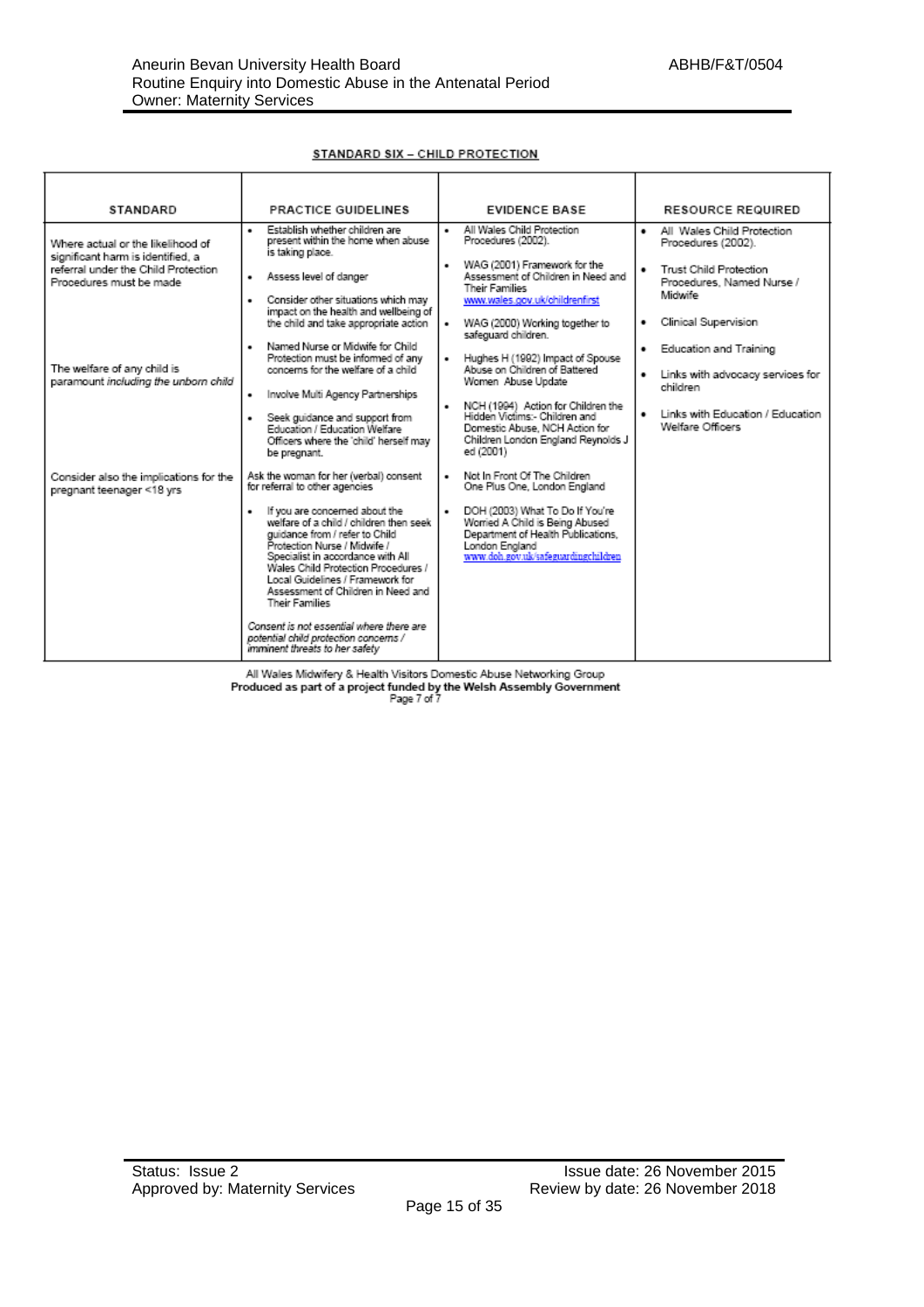#### STANDARD SEVEN - SAFETY PLANNING FOR STAFF AND VICTIM

| <b>STANDARD</b>                                                                       | <b>PRACTICE GUIDELINES</b>                                                                                                                                                                                                                                                                                                                                                                                                                                                                                                                                                                               | <b>EVIDENCE BASE</b>                                                                                                                                                                                | <b>RESOURCE REQUIRED</b>                                                                                                                                                                                                                                                                                                                 |
|---------------------------------------------------------------------------------------|----------------------------------------------------------------------------------------------------------------------------------------------------------------------------------------------------------------------------------------------------------------------------------------------------------------------------------------------------------------------------------------------------------------------------------------------------------------------------------------------------------------------------------------------------------------------------------------------------------|-----------------------------------------------------------------------------------------------------------------------------------------------------------------------------------------------------|------------------------------------------------------------------------------------------------------------------------------------------------------------------------------------------------------------------------------------------------------------------------------------------------------------------------------------------|
| To ensure women are equipped<br>with accurate and appropriate<br>advice to stay safe  | Process of safety planning.<br>Support the woman:-<br>· Build a trusting, non<br>judgemental relationship                                                                                                                                                                                                                                                                                                                                                                                                                                                                                                | Welsh Assembly<br>٠<br>Government (2001)<br>Domestic Violence<br>resource manual for<br>health care professionals                                                                                   | $\bullet$ Time<br>· Suitable room<br>Counselling service                                                                                                                                                                                                                                                                                 |
| To ensure health professionals<br>are not placed in situations of<br>threat or danger | Encourage the woman to<br>٠<br>assess her safety needs<br>Review current risk - to her<br>own life and to her children<br>Offer appropriate, accurate<br>٠<br>information regarding<br>support agencies<br>Be an advocate for the<br>woman with other agencies<br>(with consent)<br>· Undertake a risk assessment<br>of your environment e.g.<br>when visiting a woman in her<br>home - Consider:-<br>geographical location, can<br>you get out safely.<br>N.B. Ensure that you do not place<br>yourself or your colleague at risk<br>in a potentially violent situation<br>when supporting someone else | • Home Office (1999)<br>Domestic Violence -<br>Break the Chain. Multi<br>Agency Guidance for<br>Addressing Domestic<br>Violence<br>LHB/Trust Lone Worker<br>Policy<br>All Wales Information<br>Card | Training and education<br>٠<br>Access to appropriate<br>agencies<br>All Wales Pathway for<br>٠<br>Routine Enquiry<br>Trust Policy for staff<br>experiencing Domestic<br>Abuse<br>Safety policies as per Trust:-<br>Mobile phones<br>o.<br>Rape alarms<br>Room alarms<br>Lone Worker<br>Policies<br>o Violence and<br>Aggression Training |

All Wales Midwifery & Health Visitors Domestic Abuse Networking Group Produced as part of a project funded by the Welsh Assembly Government<br>Page 8 of 8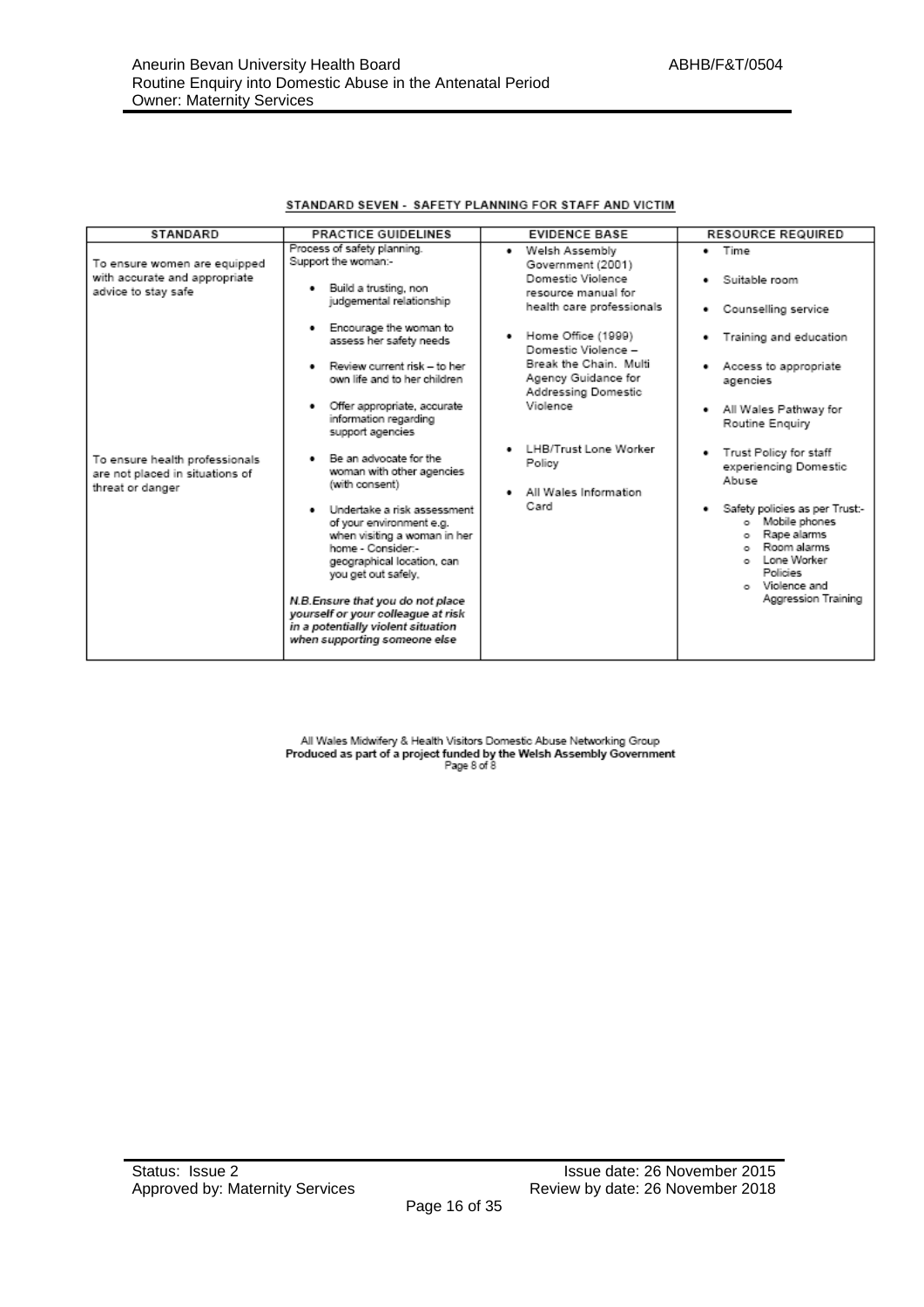|  | STANDARD EIGHT - PROVISION OF INFORMATION & REFERRAL |
|--|------------------------------------------------------|
|  |                                                      |

| <b>STANDARD</b>                                                                            | <b>PRACTICE GUIDELINES</b>                                                                                                                   | <b>EVIDENCE BASE</b>                                                                                                                                              | <b>RESOURCE REQUIRED</b>                                                                                                        |
|--------------------------------------------------------------------------------------------|----------------------------------------------------------------------------------------------------------------------------------------------|-------------------------------------------------------------------------------------------------------------------------------------------------------------------|---------------------------------------------------------------------------------------------------------------------------------|
| Provide woman with accurate<br>information i.e. Resources, help<br>and agencies available. | Adopt a calm, open<br>٠<br>approach                                                                                                          | Protection from Harassment<br>Act (1997)                                                                                                                          | $\bullet$ Time<br>• Training                                                                                                    |
| Ensure multi-agency working.                                                               | Give All Wales Information<br>Card                                                                                                           | Domestic Violence, Crime and<br>$\bullet$<br>Victims Bill (2004)                                                                                                  | Display boards<br>٠                                                                                                             |
|                                                                                            | Give information that is<br>non judgemental and<br>accurate. Be courteous<br>and empathetic to her<br>needs<br>· Provide written information | Perinatal Institute<br>(2004)Perinatal Review -<br>Domestic Violence Detection/<br>Important Agencies<br>www.perinatal.org.uk<br>Criminal Justice Act (1998)<br>٠ | Literature - Information<br>and description of other<br>agencies roles<br>Information in a range of<br>٠<br>different languages |
|                                                                                            | should the woman want it<br>Display information within<br>the Trust                                                                          | Welsh Assembly<br>٠<br>Government (2001) Domestic<br>Violence resource manual for<br>health care professionals                                                    | Information as to where to<br>٠<br>seek help for the<br>perpetrator as well as the<br>victim                                    |
|                                                                                            | Ensure information<br>(especially telephone<br>numbers) are current, if<br>not this could endanger                                           | • Offences against the Person<br>Act (1861) (ABH, GBH)                                                                                                            | . Access to Women's Aid /<br>DAUs, Family Support<br>Units etc.                                                                 |
|                                                                                            | the woman                                                                                                                                    | Police and Criminal Evidence<br>Act (1984)<br>· Public Order Act (1986)                                                                                           | Posters - Contact<br>information may include<br>telephone numbers of<br>local agencies e.g.                                     |
|                                                                                            |                                                                                                                                              | Criminal Justice and Public<br>Order (1994)                                                                                                                       | • Legal Services - consider<br>those who specialize in<br>Domestic Abuse                                                        |
|                                                                                            |                                                                                                                                              |                                                                                                                                                                   | Hot lines / Helpline<br>numbers                                                                                                 |

All Wales Midwifery & Health Visitors Domestic Abuse Networking Group<br>Produced as part of a project funded by the Welsh Assembly Government<br>Page 9 of 9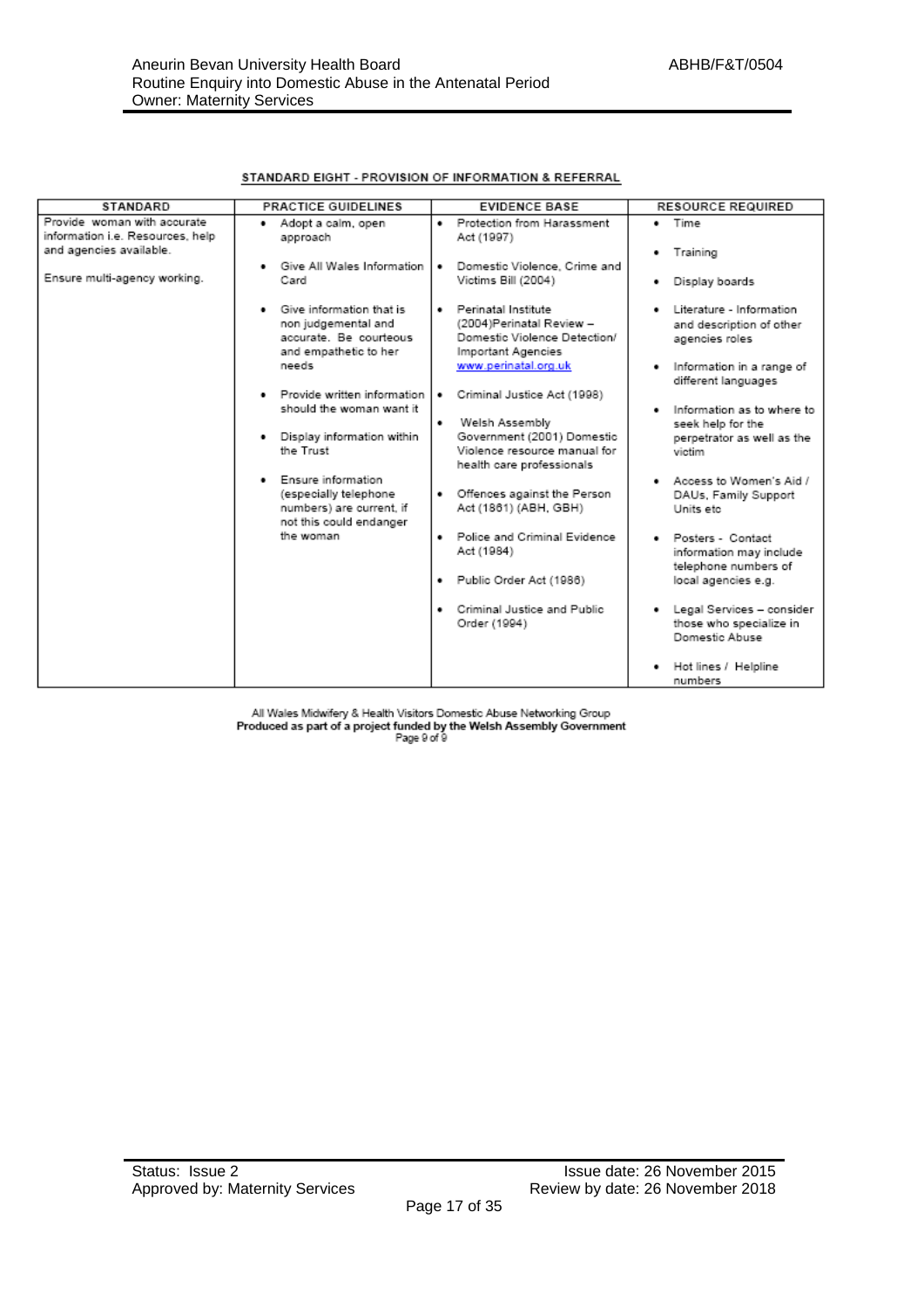#### STANDARD NINE - SUPPORT & SUPERVISION OF STAFF

| STANDARD                                                                              | <b>PRACTICE GUIDELINES</b>                                                                                                                                                                                                                                                                                                                                                         | <b>EVIDENCE BASE</b>                                                                                                     | <b>RESOURCES REQUIRED</b>                                                             |
|---------------------------------------------------------------------------------------|------------------------------------------------------------------------------------------------------------------------------------------------------------------------------------------------------------------------------------------------------------------------------------------------------------------------------------------------------------------------------------|--------------------------------------------------------------------------------------------------------------------------|---------------------------------------------------------------------------------------|
| To provide adequate support to<br>staff who are dealing with<br>domestic abuse issues | Safety and disclosure of<br>٠<br>information should be<br>discussed with line<br>manager/ named nurse for<br>child protection                                                                                                                                                                                                                                                      | Mann C (2003) Domestic<br>Violence Good Practice<br>Guidelines -Mansfield<br>District and Ashfield<br>Primary Care Trust | Human Resource Policies<br>٠<br>in place for staff<br>Education and training<br>٠     |
|                                                                                       | . Access to clinical<br>supervision / midwifery<br>supervision to be provided<br>in order to allow staff to<br>debrief, seek further<br>advice from line manager<br>or other relevant<br>personnel<br>Explore own issues which<br>may influence practice<br>and seek advice<br>accordingly<br>Adherence to minimum<br>standards and principles<br>Develop skills and identify<br>٠ | Local Domestic Abuse<br>Guidelines for Staff<br>NMC (2004) Midwives<br>Rules and Standards                               | Staff Counselling Service<br>٠<br>via Local Occupational<br><b>Health Departments</b> |
|                                                                                       | training needs<br>Consider advice and<br>٠<br>support from local<br>domestic abuse units                                                                                                                                                                                                                                                                                           |                                                                                                                          |                                                                                       |

All Wales Midwifery & Health Visitors Domestic Abuse Networking Group Produced as part of a project funded by the Welsh Assembly Government<br>Produced as part of a project funded by the Welsh Assembly Government<br>Page 10 of 10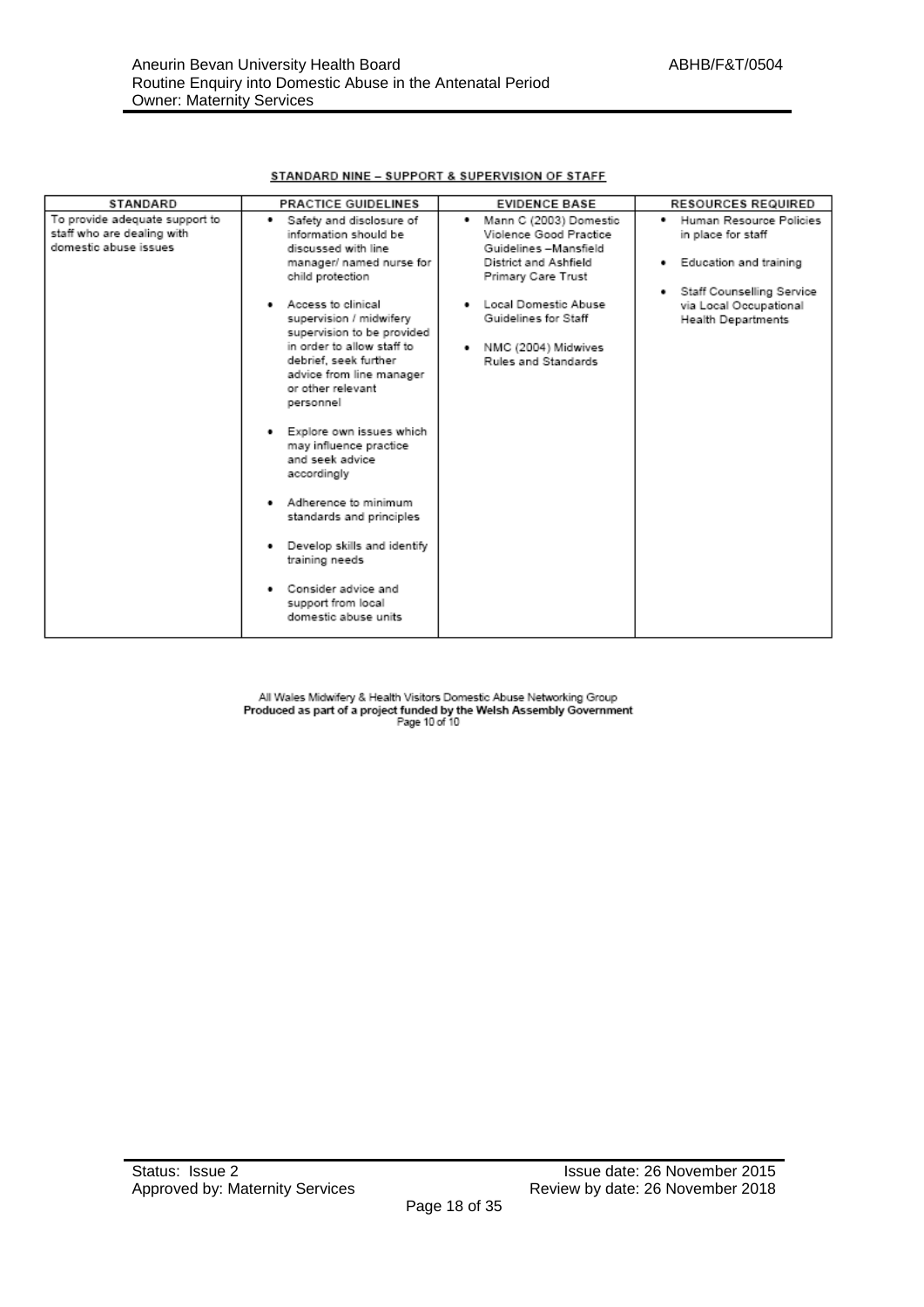#### STANDARD TEN - EDUCATION AND TRAINING

| <b>STANDARD</b>                                                                          | <b>PRACTICE GUIDELINES</b>                                                                                                     | <b>EVIDENCE BASE</b>                                                                                                                                                               | <b>RESOURCES REQUIRED</b>                                                                                 |
|------------------------------------------------------------------------------------------|--------------------------------------------------------------------------------------------------------------------------------|------------------------------------------------------------------------------------------------------------------------------------------------------------------------------------|-----------------------------------------------------------------------------------------------------------|
| Staff will be confident and<br>competent to deal with issues<br>involving domestic abuse | Awareness of physical<br>٠<br>and general indicators<br>Midwives and Health<br>٠<br>Visitors to use routine                    | Mann C (2003) Domestic<br>$\bullet$<br>Violence Good Practice<br>Guidelines -Mansfield District<br>and Ashfield Primary Care<br>Trust                                              | Induction days for new staff to<br>$\bullet$<br>include awareness on issues<br>relating to domestic abuse |
| Staff should be aware of basic<br>legislation to help and reassure<br>the woman.         | enquiry as part of<br>antenatal care<br>All Trusts / LHBs to adopt<br>٠<br>the All Wales Pathway for<br>Domestic Abuse as Good | Zachary et al (2002)<br>Multifaceted System of care<br>to improve recognition and<br>management of pregnant<br>women experiencing<br>domestic violence (Womens                     | Mandatory in-service training<br>days for all health<br>professionals                                     |
|                                                                                          | Practice                                                                                                                       | Health Issues Vol 12, No 1<br>Jan / Feb p5 - 15)                                                                                                                                   | Study leave for staff in order<br>٠<br>to attend training sessions                                        |
|                                                                                          | Domestic abuse to be<br>٠<br>placed on Trust and Local<br>Health Board agenda                                                  | (NICE 2003) Antenatal care<br>- Clinical Guideline 6                                                                                                                               | Inclusion of Domestic Abuse<br>on pre and post registration<br>education curriculum                       |
|                                                                                          | All Trusts / LHBs to adopt the All<br>Wales Pathway for Domestic<br>Abuse as Good Practice                                     | (WAG 2001) Domestic<br>Violence: A Resource<br>Manual for Healthcare<br>Professionals in Wales                                                                                     |                                                                                                           |
|                                                                                          |                                                                                                                                | Home Office (2004)Safety<br>and Justice: Sharing<br>Personal Information in the<br>Context of Domestic<br>Violence - An Overview<br>Home Office Development<br>and Practice Report |                                                                                                           |
|                                                                                          |                                                                                                                                | Communication<br>Development Unit, Home<br>Office, London, England<br>www.homeoffice.gov.uk/rds                                                                                    |                                                                                                           |

All Wales Midwifery & Health Visitors Domestic Abuse Networking Group<br>Produced as part of a project funded by the Welsh Assembly Government<br>Page 11 of 11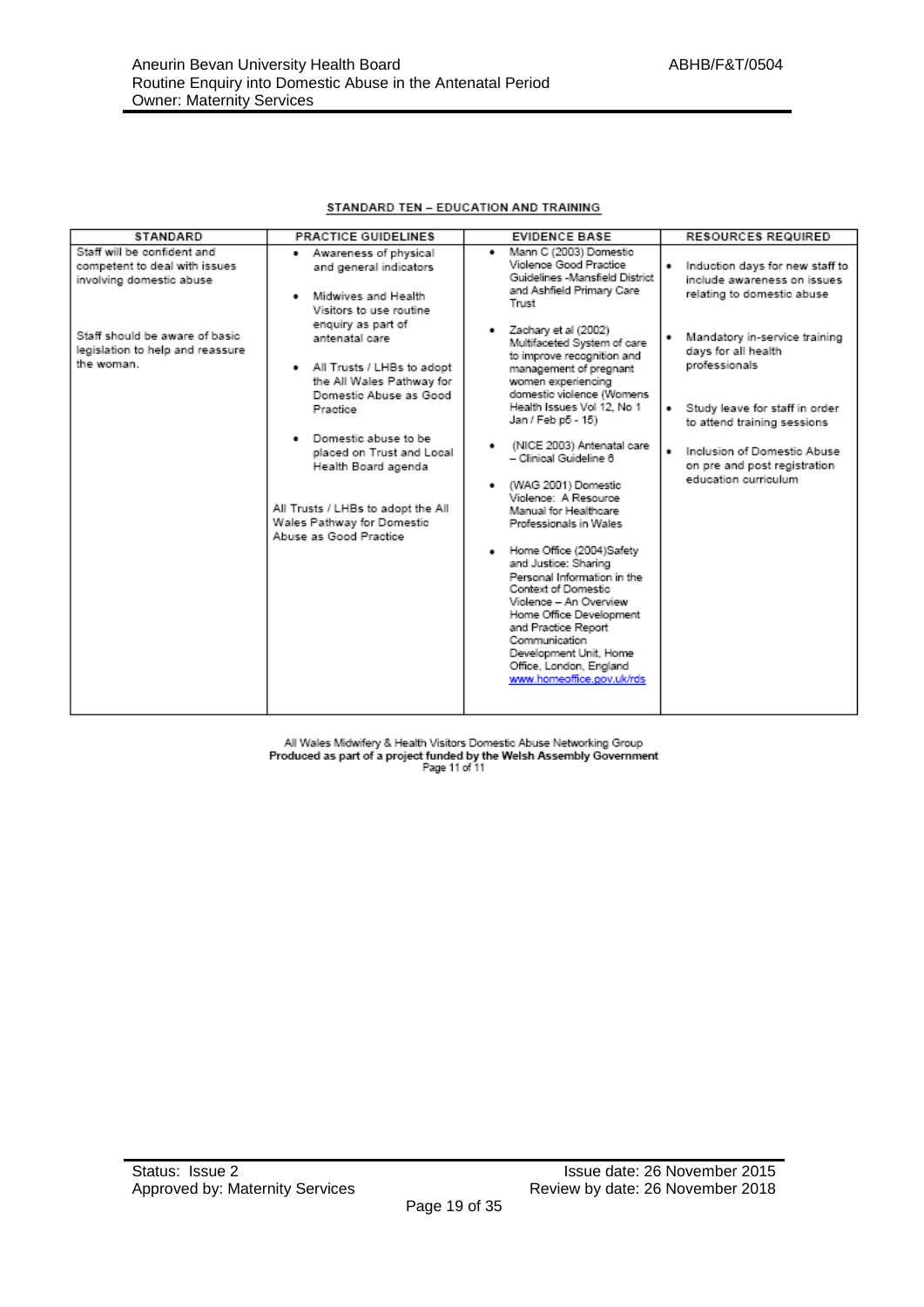### **Appendix 2 DA1 questions** ALL WALES PATHWAY ROUTINE ENQUIRY (RE) DA1

| <b>Date</b> |                 | Code   Possible Indirect Questions: -                                       | Yes | No<br>(Variance) |
|-------------|-----------------|-----------------------------------------------------------------------------|-----|------------------|
|             | RE <sub>1</sub> | Is everything all right at home?                                            |     |                  |
|             | RE <sub>2</sub> | Is your partner supportive?                                                 |     |                  |
|             | RE3             | Are you being looked after properly, is your<br>partner taking care of you? |     |                  |

Disclosures of abuse require privacy, confidentiality and sensitive questioning by non-judgemental staff. Women may not disclose unless asked directly

| <b>Date</b> | Code            | <b>Possible Direct Questions: -</b>               | <b>No</b> | Yes | (Variance) |
|-------------|-----------------|---------------------------------------------------|-----------|-----|------------|
|             |                 | Do you ever feel frightened of your partner or    |           |     |            |
|             | RE4             | other people at home?                             |           |     |            |
|             | RE <sub>5</sub> | Have you ever been in a relationship where you    |           |     |            |
|             |                 | have been hit or hurt in some way?                |           |     |            |
|             | RE <sub>6</sub> | Are you currently in a relationship where this is |           |     |            |
|             |                 | happening to you?                                 |           |     |            |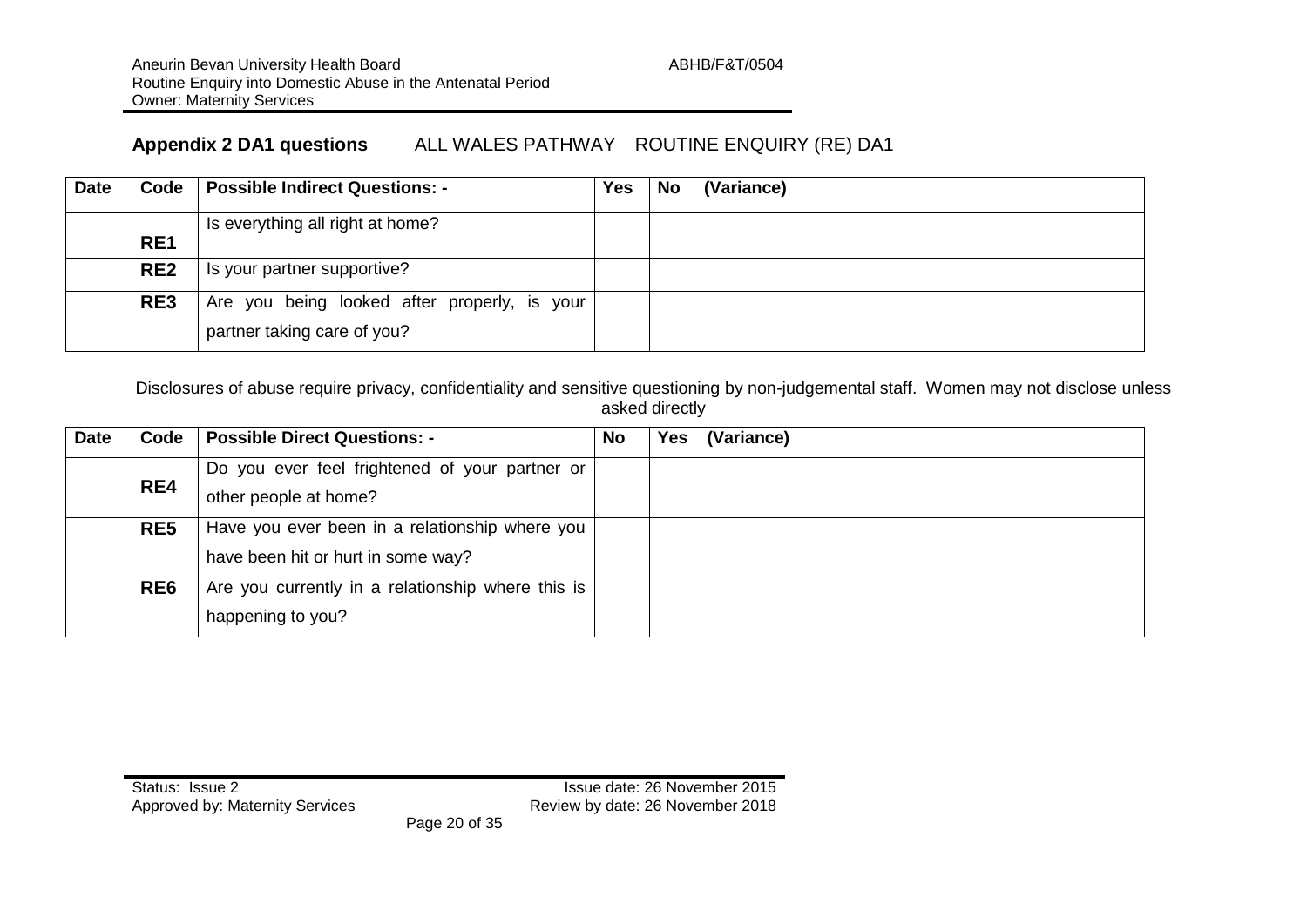#### **Routine Enquiry – DA1 Variance Tracking (VT)**

| Date | Code            | 10 Variance | <b>Risk</b> |
|------|-----------------|-------------|-------------|
|      | RE1             |             |             |
|      | RE <sub>2</sub> |             |             |
|      | RE3             |             |             |
|      | RE4             |             |             |
|      | RE <sub>5</sub> |             |             |
|      | RE <sub>6</sub> |             |             |

#### **Re** -ve Sign and Date the Pathway where stated. End the pathway at this stage. Continue opportunistic routine enquiry

throughout the antenatal period when the woman is alone and it is safe to do so

#### **Re +ve Continue with DA 2 i.e. where indicators of abuse have been identified**

| <b>Date</b><br><b>Commenced</b> | <b>Name</b> | Signature   Status | <b>Location of</b><br><b>Enguiry</b> | VT              | <b>Weeks Gestation</b> | RE carried out? – If not please<br>State reasons why. |
|---------------------------------|-------------|--------------------|--------------------------------------|-----------------|------------------------|-------------------------------------------------------|
|                                 |             |                    |                                      | VT <sub>1</sub> | <b>Initial Enquiry</b> |                                                       |
|                                 |             |                    |                                      |                 | (Booking)              |                                                       |
|                                 |             |                    |                                      | VT <sub>2</sub> | Subsequent             |                                                       |
|                                 |             |                    |                                      |                 | Enquiry                |                                                       |
|                                 |             |                    |                                      | VT <sub>3</sub> |                        |                                                       |
|                                 |             |                    |                                      |                 |                        |                                                       |

Status: Issue 2<br>Approved by: Maternity Services<br>Approved by: Maternity Services<br>Approved by: Maternity Services<br>Approved by: Maternity Services<br>Approved by: Maternity Services Review by date: 26 November 2018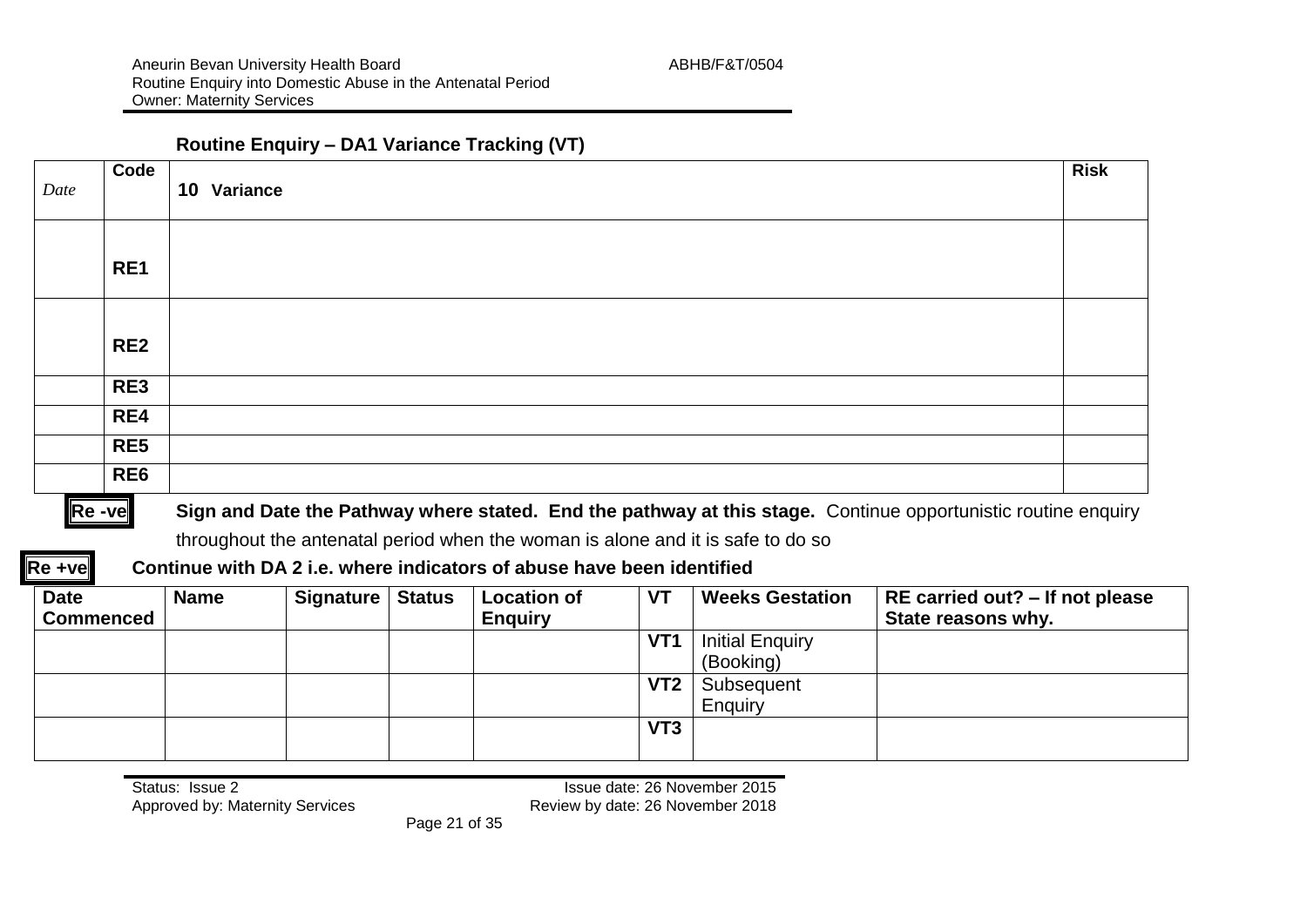Aneurin Bevan University Health Board Aneurin Board ABHB/F&T/0504 Routine Enquiry into Domestic Abuse in the Antenatal Period Owner: Maternity Services

|  |  | $\mathbf{V}$                  |  |
|--|--|-------------------------------|--|
|  |  | $\mathbf{v}$ and $\mathbf{v}$ |  |

**Source =** All Wales Networking Group - Routine Enquiry into Domestic Abuse. Produced as part of a project funded by the Welsh Assembly Government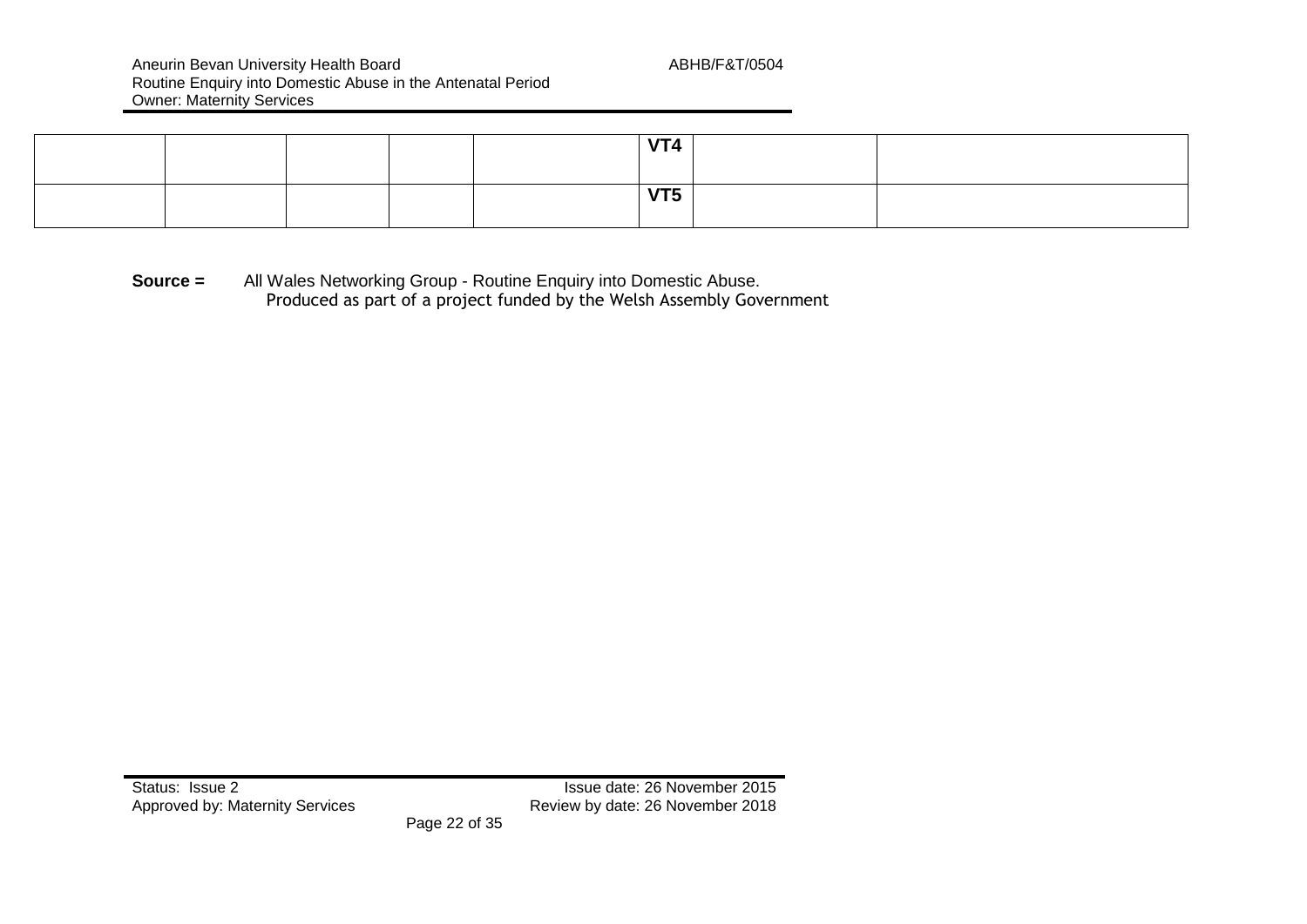#### **Appendix 3 DA2**

| <b>Hosp No</b>   | <b>NHS No</b> |                                           |       |
|------------------|---------------|-------------------------------------------|-------|
| Surname          |               | Miss / Ms/ / Mrs                          |       |
| Forename         |               |                                           |       |
| <b>Address</b>   |               |                                           |       |
| <b>Post Code</b> |               | D.O.B                                     | E.D.D |
|                  | .<br>$\sim$   | $\sim$ $\sim$ $\sim$ $\sim$ $\sim$<br>- - |       |

#### **All Wales Domestic Abuse Pathway**

#### **DA2 - Pathway to be completed when there is a disclosure of abuse**

| Safe Contact Number:-          | Safe time to call:-     |
|--------------------------------|-------------------------|
| Perpetrator's name:-           | Perpetrator's Address:- |
| $D.O.B$ :-                     |                         |
| Names & Ages of Children:      |                         |
|                                |                         |
| Please state whether living at |                         |
| home                           |                         |
| Name of School/s               |                         |
|                                |                         |

#### *SIGNATURE SHEET - RECORD ALL ENTRIES IN BLACK INK*

| 10.1.1 Health<br>Professional | 10.1.2 Signature | <b>Profession / Base</b> | 10.1.3 Contact No |
|-------------------------------|------------------|--------------------------|-------------------|
|                               |                  |                          |                   |
|                               |                  |                          |                   |
|                               |                  |                          |                   |
|                               |                  |                          |                   |

#### **Safety Numbers:**

| <b>All Wales Domestic Abuse</b>                | 08088 010800  |
|------------------------------------------------|---------------|
| <b>Samaritans</b>                              | 08457 909090  |
| <b>Black Association of Women Step Out</b>     | 02920 343 154 |
| <b>Teulu Partnership Team (Merthyr Tydfil)</b> | 01685 388444  |
| <b>Pontypridd Safety Unit (RCT)</b>            | 01443 494194  |
|                                                |               |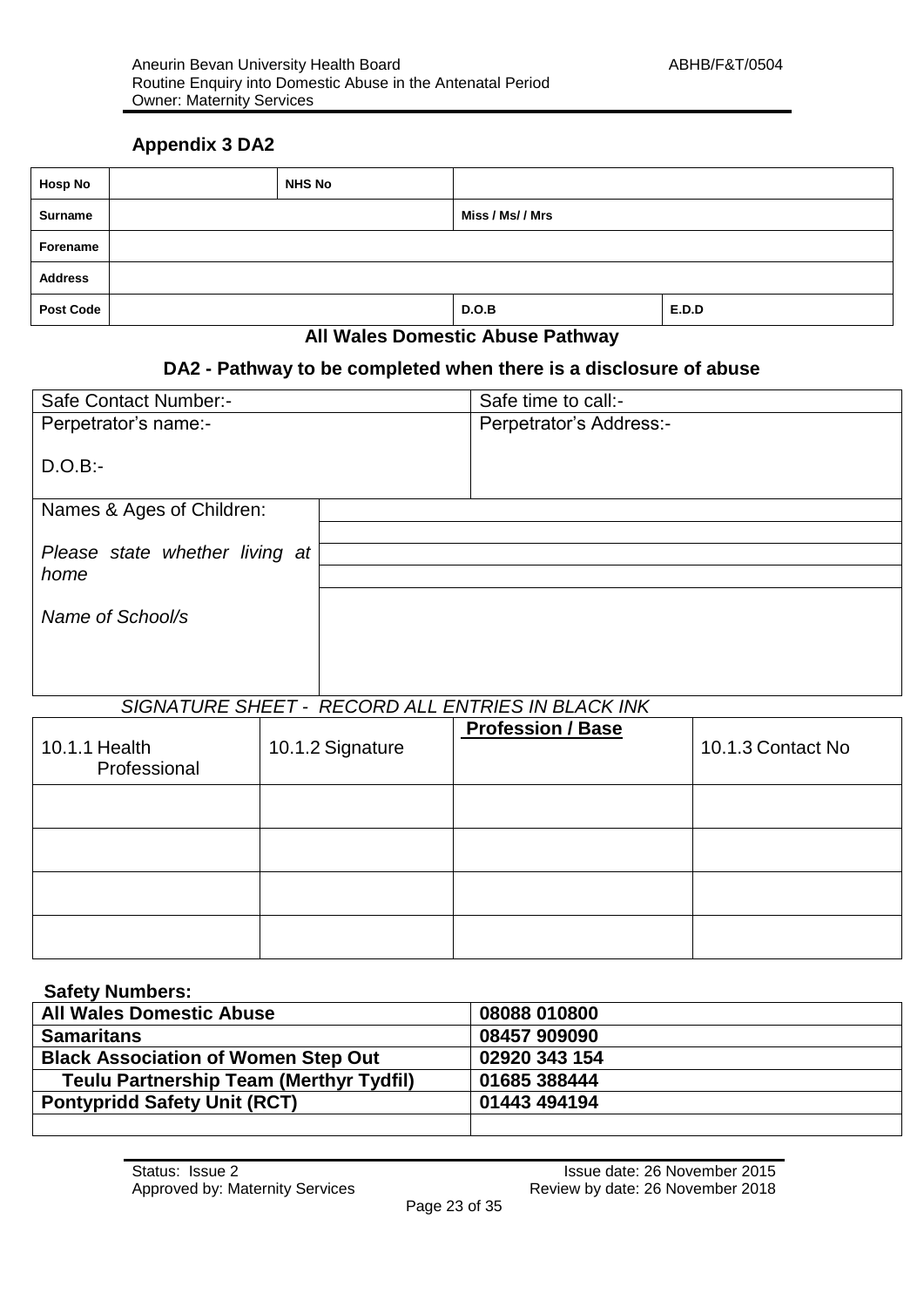**Name Date:**

#### **Date of Birth Time:**

#### Restricted when completed

**CAADA - DASH Risk Identification Checklist for use by Independent Domestic Violence Advisors (IDVA) and other non-police agencies' for MARAC case identification when domestic abuse, 'honour' – based violence and / or stalking are disclosed.**

| Please explain that the purpose of asking these questions is<br>for the safety and protection of the individual concerned.<br>Tick the box if the factor is present $\boxtimes$ . Please use the<br>comment box at the end of the form to expand on any answer<br>It is assumed that your main source of information is the<br>victim. If this is not the case please indicate in the right hand<br>column.<br>Please note questions in BOLD indicate higher risk. | <b>Yes</b><br>(tick) | <b>No</b> | Don't<br>know | <b>State source</b><br>of info if not<br>the victim<br>e.g. police<br>officer |
|--------------------------------------------------------------------------------------------------------------------------------------------------------------------------------------------------------------------------------------------------------------------------------------------------------------------------------------------------------------------------------------------------------------------------------------------------------------------|----------------------|-----------|---------------|-------------------------------------------------------------------------------|
| 1. Has the current incident resulted in injury? (Please state<br>what and whether this is the first injury)                                                                                                                                                                                                                                                                                                                                                        | П                    | П         | $\Box$        |                                                                               |
| 2. Are you very frightened?<br><b>Comment:</b>                                                                                                                                                                                                                                                                                                                                                                                                                     | $\Box$               | $\Box$    |               |                                                                               |
| 3. What are you afraid of? Is it further injury or violence?<br>(Please give an indication of what you think (name of<br>abuser(s)) might do and to whom, including children)<br>Comment:                                                                                                                                                                                                                                                                          | П                    | П         | П             |                                                                               |
| 4. Do you feel isolated from family / friends i.e does<br>(name of abuser(s)) try to stop you from seeing<br>friends / family / doctor or others?<br><b>Comment:</b>                                                                                                                                                                                                                                                                                               |                      | П         |               |                                                                               |
| 5. Are you feeling depressed or having suicidal thoughts?                                                                                                                                                                                                                                                                                                                                                                                                          | $\Box$               | $\Box$    | П             |                                                                               |
| 6. Have you separated or tried to separate from (name<br>of abuser(s)) within the past year?                                                                                                                                                                                                                                                                                                                                                                       | $\Box$               | $\Box$    | П             |                                                                               |
| 7. Is there conflict over child contact?                                                                                                                                                                                                                                                                                                                                                                                                                           | П                    | П         | $\Box$        |                                                                               |

Source: CAADA MARAC Implementation Guide – September 08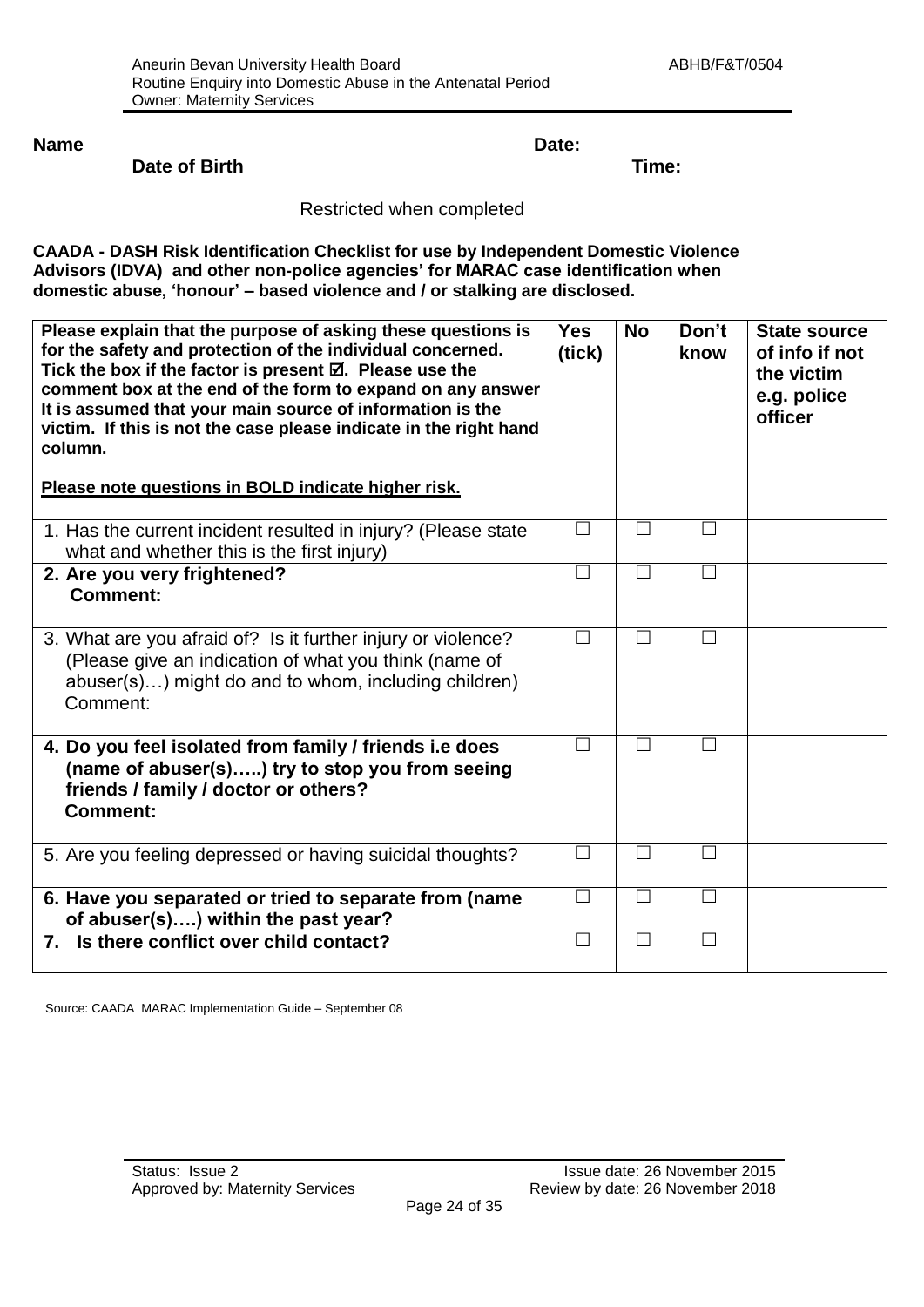#### **Name: Date:**

#### **Date of Birth:** Time:

| Tick box if factor is present. Please use the comment box | <b>Yes</b> | <b>No</b>      | Don't       | <b>State source of</b> |
|-----------------------------------------------------------|------------|----------------|-------------|------------------------|
| at the end of the form to expand on any answer            | (Tick)     |                | <b>Know</b> | info if not the        |
|                                                           |            |                |             | victim e.g. police     |
|                                                           |            |                |             | officer                |
| Does () constantly text, call, contact. Follow,<br>8.     | $\Box$     | $\mathsf{L}$   | ப           |                        |
| stalk or harass you? (Please expand to identify           |            |                |             |                        |
| what and whether you believe that this is done            |            |                |             |                        |
| deliberately to intimidate you?<br><b>Consider the</b>    |            |                |             |                        |
| context and behaviour of what is being done).             |            |                |             |                        |
| 9. Are you pregnant or have you recently had a baby       | $\Box$     | П              | $\Box$      |                        |
| (within the last 18 months)?                              |            |                |             |                        |
| 10. Is the abuse happening more often?                    | $\Box$     | $\Box$         | $\Box$      |                        |
|                                                           | $\Box$     | ٦              | $\Box$      |                        |
| 11. Is the abuse getting worse?                           |            |                |             |                        |
| 12. Does () try to control everything you do and / or     | $\Box$     | $\blacksquare$ | $\Box$      |                        |
| are they excessively jealous? (In terms<br>of             |            |                |             |                        |
| relationships', who you see, being 'policed at            |            |                |             |                        |
| home', telling you what to wear for example.              |            |                |             |                        |
| Consider 'honour'-based violence (HBV)<br>and             |            |                |             |                        |
| specify behaviour).                                       |            |                |             |                        |
| 13. Has () ever used weapons or objects to hurt           | $\Box$     |                | $\Box$      |                        |
| you?                                                      |            |                |             |                        |
| 14. Has () ever threatened to kill you or someone         |            |                | П           |                        |
| else and you believed them? (if yes, tick who).           |            |                |             |                        |
| You Children $\square$ Other (please specify) $\square$   |            |                |             |                        |
| 15. Has () ever attempted to strangle/choke/              | $\Box$     |                | $\Box$      |                        |
| suffocate/drown you?                                      |            |                |             |                        |
| 16. Does () do or say things of a sexual nature that      | $\Box$     | $\Box$         | $\Box$      |                        |
| make you feel bad or that physically hurt you or          |            |                |             |                        |
| someone else? (if someone else, specify who).             |            |                |             |                        |
| 17. Is there any other person who has threatened you      | $\Box$     | $\mathbf{I}$   | $\Box$      |                        |
| or who you are afraid of? (if yes, please specify         |            |                |             |                        |
| who and why. Consider extended family if HBV).            |            |                |             |                        |
| 18. Do you know if () has hurt anyone else? (Please       | $\Box$     | ┓              | $\Box$      |                        |
| specify whom including the children, siblings or elderly  |            |                |             |                        |
| relatives. Consider HBV).                                 |            |                |             |                        |
| Children $\square$ Another family member $\square$        |            |                |             |                        |
| Someone from a previous relationship $\square$            |            |                |             |                        |
| Other (please specify) $\Box$                             |            |                |             |                        |
|                                                           |            |                |             |                        |

Source: CAADA MARAC Implementation Guide – September 08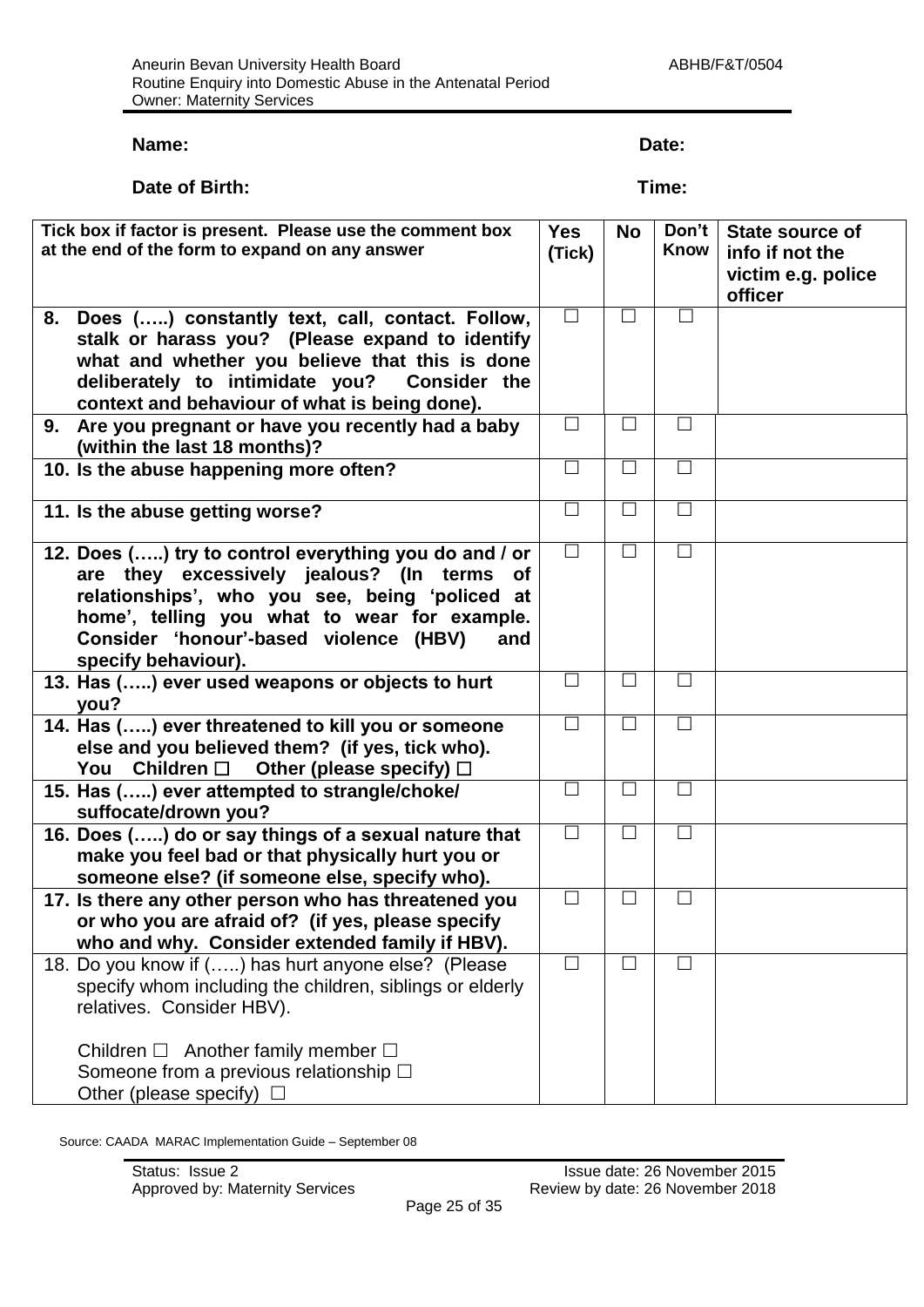#### **Name: Date: Date of Birth:** Time:

| Tick box if factor is present. Please use the comment box                                                                                                                                                                                                                                            | <b>Yes</b> | <b>No</b> | Don't        | State source of                                  |
|------------------------------------------------------------------------------------------------------------------------------------------------------------------------------------------------------------------------------------------------------------------------------------------------------|------------|-----------|--------------|--------------------------------------------------|
| at the end of the form to expand on any answer                                                                                                                                                                                                                                                       | (Tick)     |           | <b>Know</b>  | info if not the<br>victim e.g. police<br>officer |
| 19. Has () ever mistreated an animal or the family pet?                                                                                                                                                                                                                                              | $\Box$     | П         |              |                                                  |
| 20. Are there any financial issues? For example, are you<br>dependent on () for money/have they recently lost<br>their job/other financial issues?                                                                                                                                                   | $\Box$     | $\Box$    | $\mathsf{L}$ |                                                  |
| 21. Has () had problems in the past year with<br>drugs (prescription or other), alcohol or mental<br>health leading to problems in leading a normal<br>(If yes, please specify which and give<br>life?<br>relevant details if known)<br>Drugs $\square$ Alcohol $\square$<br>Mental Health $\square$ | $\Box$     | $\Box$    | $\Box$       |                                                  |
| 22. Has () ever threatened or attempted suicide?                                                                                                                                                                                                                                                     | □          | П         | $\perp$      |                                                  |
| 23. Has () ever broken bail/an injunction and/or formal<br>agreement for when they can see you and/or the<br>children? (You may wish to consider this in relation to<br>an ex-partner of the perpetrator if relevant).<br>Bail conditions □ Non Molestation/Occupation Order                         | $\Box$     | $\Box$    | $\mathsf{L}$ |                                                  |
| Child Contact arrangements □<br>Forced marriage Protection Order $\Box$ Other $\Box$                                                                                                                                                                                                                 |            |           |              |                                                  |
| 24. Do you know if () has ever been in trouble with the<br>police or has a criminal history? (If yes, please<br>specify).                                                                                                                                                                            | П          | П         | П            |                                                  |
| Sexual violence $\square$ Other violence $\square$ Other<br>$DV \Box$                                                                                                                                                                                                                                |            |           |              |                                                  |
| Total yes responses                                                                                                                                                                                                                                                                                  |            |           |              |                                                  |

#### **NAME: DESIGNATION:**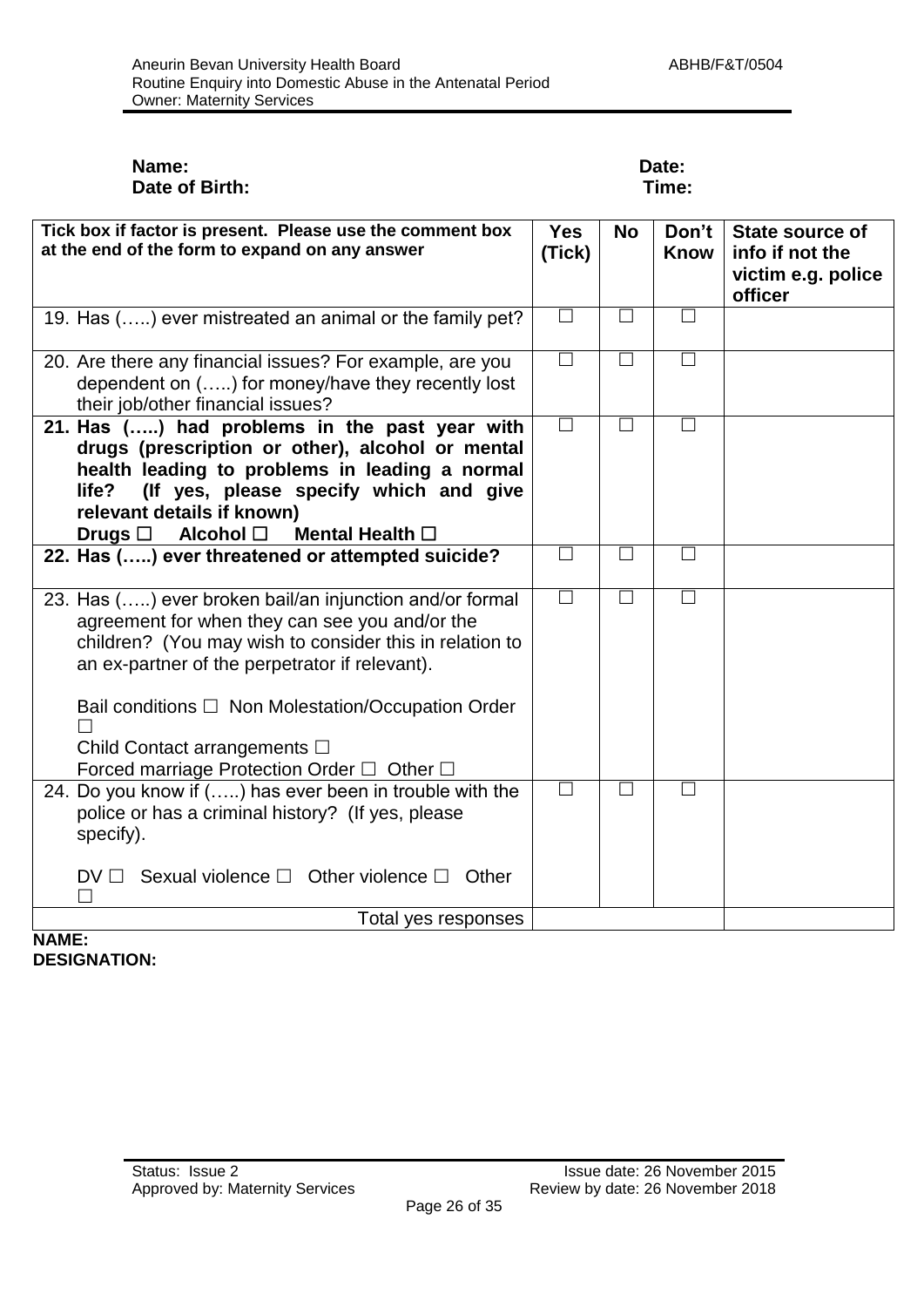**MARAC THRESHHOLD = 14 ticks or more in the yes box - (Please consider local variations) Please note questions in BOLD indicate higher risk and MARAC referral may be made with fewer ticks if it includes the high risk questions, please seek advice.**

In all cases take victims perception of their risk very seriously and use professional judgement if a client appears to be high or very high risk even if they do not meet the criteria outlined above.

Consider victims situation in relation to disability, substance misuse, mental health issues, cultural/language barriers, honour based systems and minimisation. Are they willing to engage with your service?

Consider abusers occupation/interest – could this give them unique access to weapons.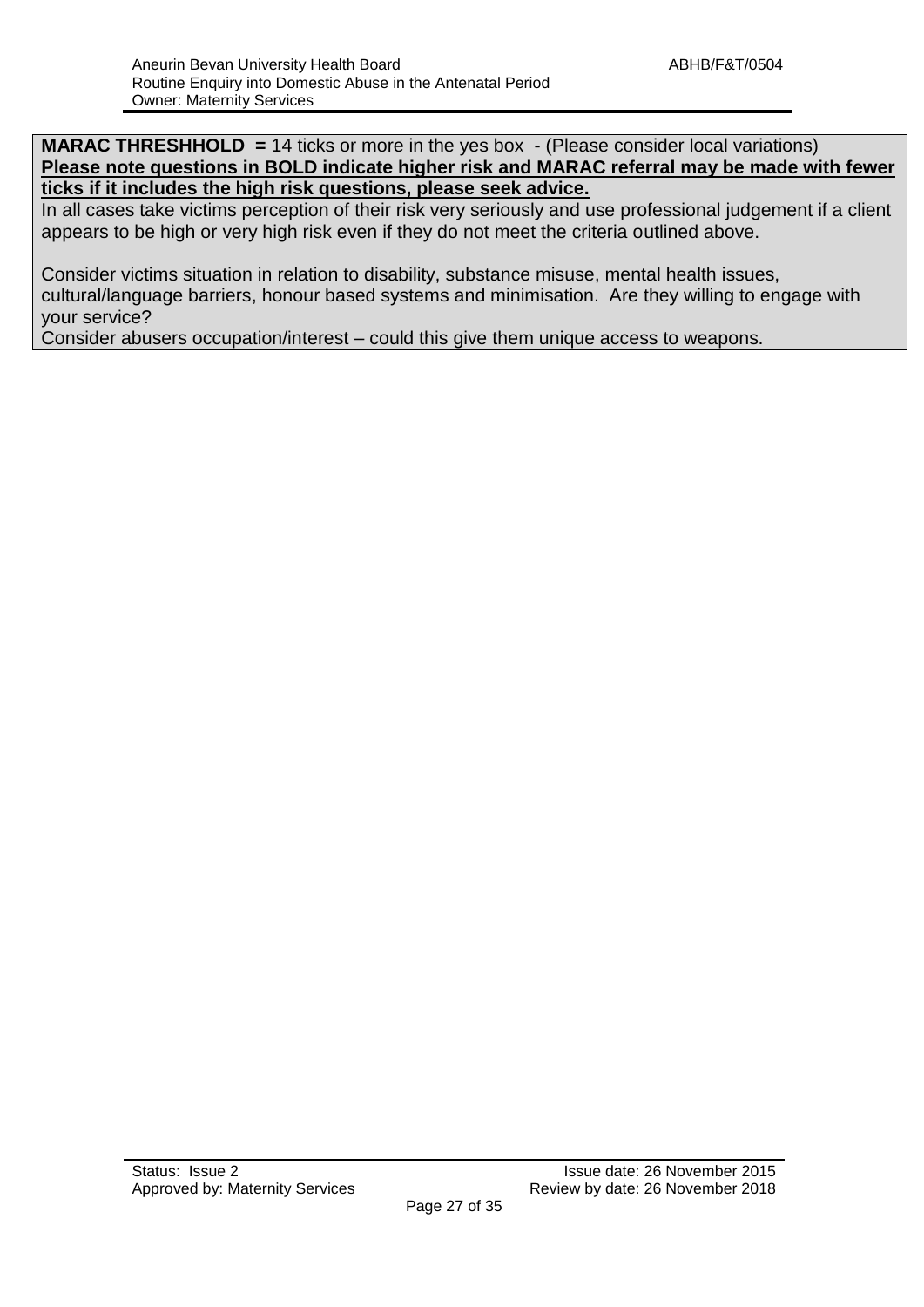#### **RESTICTED SECTION 1 - DOMESTIC VIOLENCE MULTI AGENCY RISK ASSESSMENT CONFERENCE**

**(ONE RECORD PER CASE) – Record Victim(s), Perpetrator(s) & Child(ren). Submit the Referral to –** [marac@gwent.pnn.police.uk](mailto:marac@gwent.pnn.police.uk)

|                                               | <b>FOR COMPLETION BY REFERRING AGENCY</b>                                                      | FOR COMPLETION BY MARAC ADMINISTRATOR |                                    |      |  |  |
|-----------------------------------------------|------------------------------------------------------------------------------------------------|---------------------------------------|------------------------------------|------|--|--|
| <b>LOCAL AUTHORITY AREA</b><br>(Insert Below) | <b>REFERRING AGENCY (Insert Below)</b>                                                         | <b>MARAC</b><br><b>LOCATION</b>       | <b>MARAC DATE</b>                  | TIME |  |  |
|                                               |                                                                                                | <b>MAMHILAD</b>                       |                                    |      |  |  |
| <b>REFERRED BY</b>                            | <b>Referral Based on Professional</b><br><b>Judgement or CAADA Checklist</b><br>(Insert Below) | <b>INITIAL</b> /<br><b>REPEAT</b>     | IF REPEAT, DATE OF PREVIOUS MARACS |      |  |  |
| <b>DATE OF REFERRAL</b>                       |                                                                                                | <b>DATE RECEIVED</b>                  |                                    |      |  |  |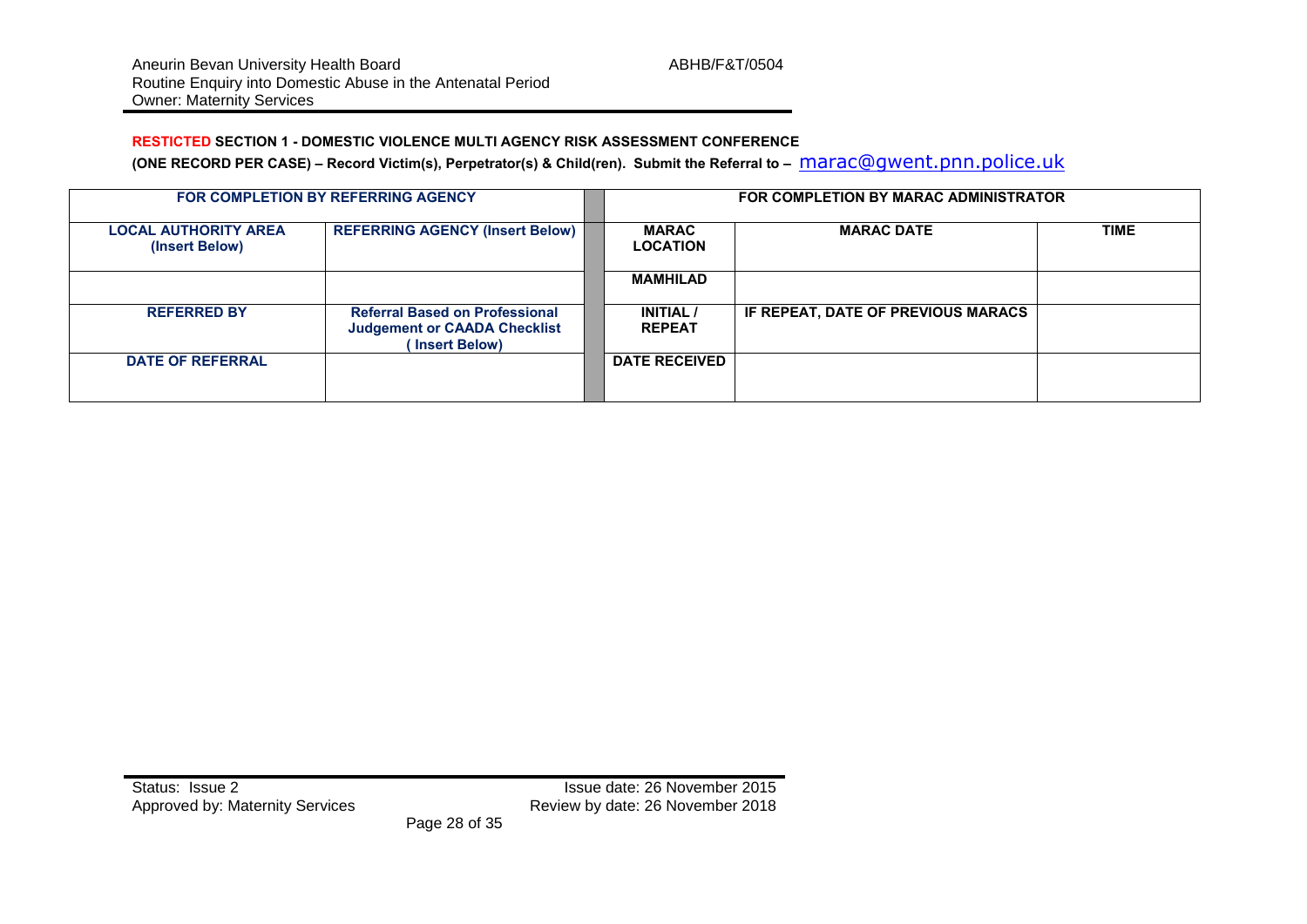|                          | <b>Name</b> | <b>Victim</b><br>Y/N | Perpetrator<br>`Y/N | <b>Child</b><br>Y/N | <b>DOB</b> | <b>Gender</b><br>M/F | <b>Relationship to</b><br>Victim | <b>Address</b> | <b>Ethnicity</b> | Disability<br>Y/N/NK | <b>LGBT</b> |
|--------------------------|-------------|----------------------|---------------------|---------------------|------------|----------------------|----------------------------------|----------------|------------------|----------------------|-------------|
|                          |             |                      |                     |                     |            |                      |                                  |                |                  |                      |             |
| $\overline{2}$           |             |                      |                     |                     |            |                      |                                  |                |                  |                      |             |
| $\mathbf{3}$             |             |                      |                     |                     |            |                      |                                  |                |                  |                      |             |
| 4                        |             |                      |                     |                     |            |                      |                                  |                |                  |                      |             |
| 5                        |             |                      |                     |                     |            |                      |                                  |                |                  |                      |             |
| 6                        |             |                      |                     |                     |            |                      |                                  |                |                  |                      |             |
| $\overline{\phantom{a}}$ |             |                      |                     |                     |            |                      |                                  |                |                  |                      |             |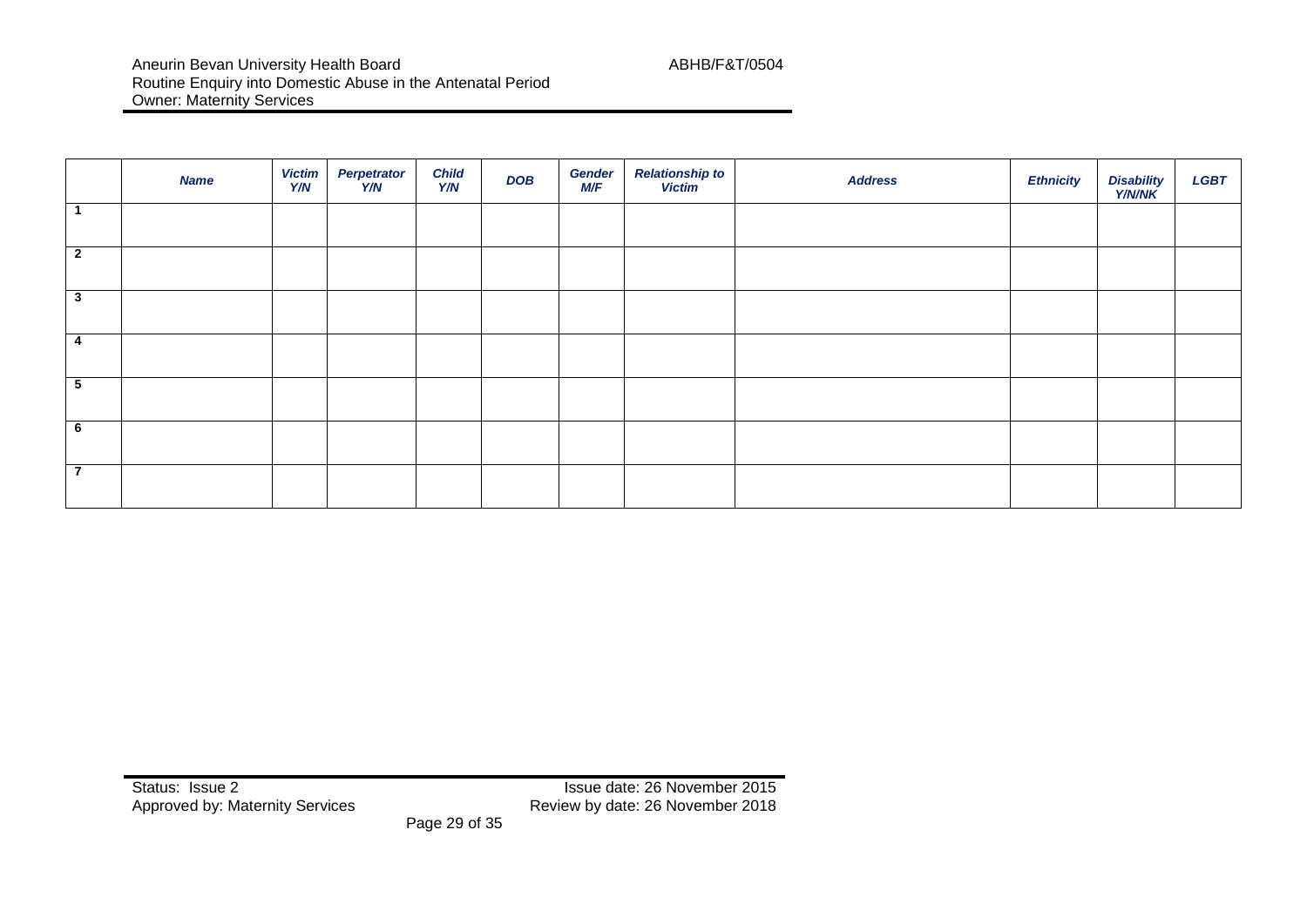| FOR COMPLETION BY REFERING AGENCY - Referring Agency's Summary to include background to the case, including detail of |  |
|-----------------------------------------------------------------------------------------------------------------------|--|
| current safety planning in place)                                                                                     |  |

### **SAFE CONTACT NUMBER FOR VICTIM:**

|                                                            | ----                                                                               |                            |                    |
|------------------------------------------------------------|------------------------------------------------------------------------------------|----------------------------|--------------------|
| <b>Aghaeligenes</b><br><b>Bulletin Y/N</b><br><b>Only</b>  | T: 26 NGGAG RUI ON 2015<br><b>⋅ v/s</b> sue date:<br>OE Ma<br><b>Aarke</b><br>יו ו | <b>V/A</b><br><b>Alarm</b> | ırdian Referral No |
| / Semace's<br><b>MEDITE ADDITION</b><br><b>In APPROVED</b> | . 26 Neovembre<br>2018<br><b>JUV RENGENO VALUE</b><br>∦date:<br>Bobb               | <b>Visit Completed Y/N</b> |                    |
| 300                                                        | $\sim$ f 25<br>?∩<br>age 30 or 35                                                  |                            |                    |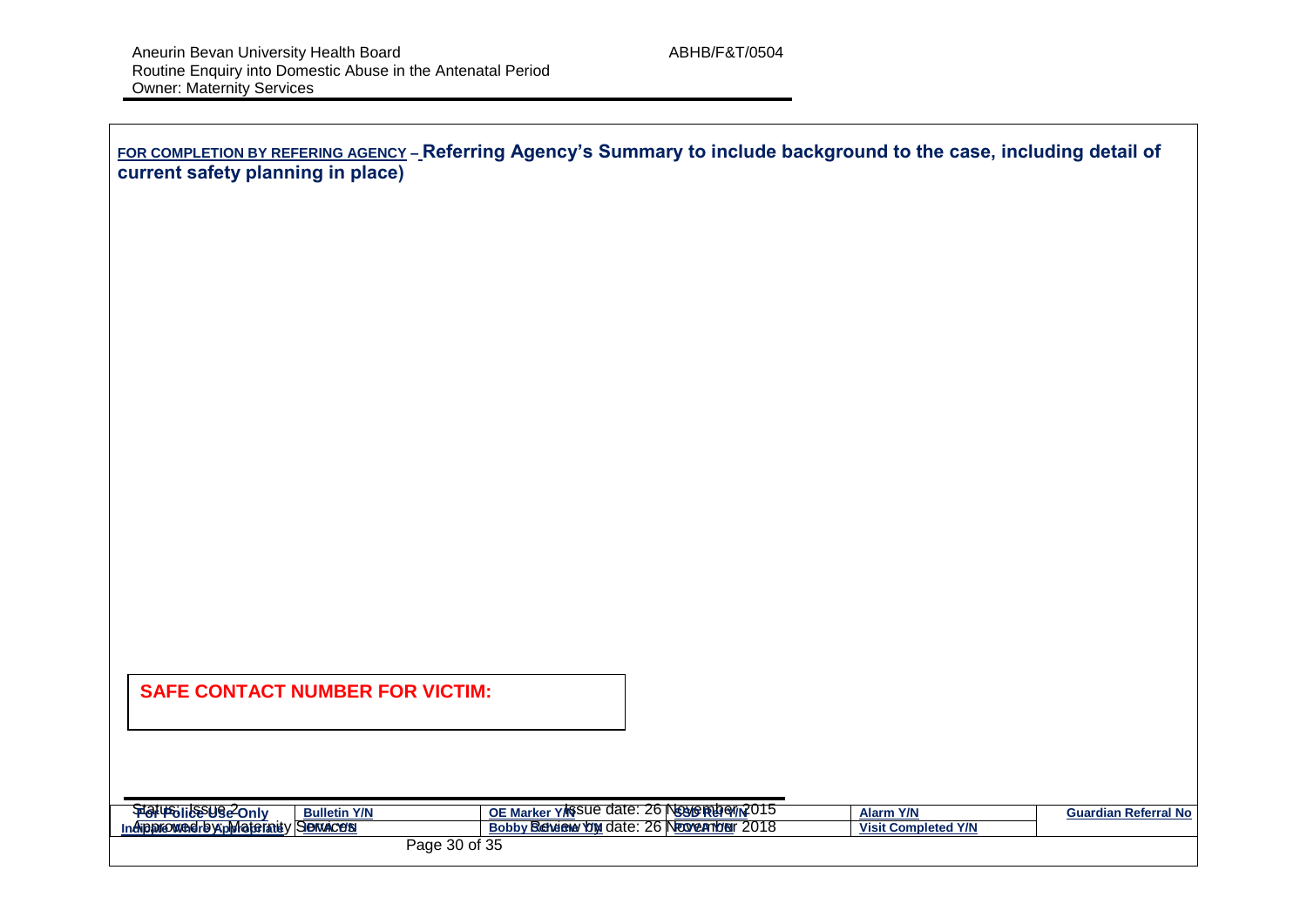| <b>PNC</b> | For completion by Police<br>Bail / Custody | <b>Summary - Previous Incidents</b> |  |  |  |  |
|------------|--------------------------------------------|-------------------------------------|--|--|--|--|
|            |                                            |                                     |  |  |  |  |
|            |                                            |                                     |  |  |  |  |
|            |                                            |                                     |  |  |  |  |
|            |                                            |                                     |  |  |  |  |
|            |                                            |                                     |  |  |  |  |
|            |                                            |                                     |  |  |  |  |
|            |                                            |                                     |  |  |  |  |
|            |                                            |                                     |  |  |  |  |
|            |                                            |                                     |  |  |  |  |
|            |                                            |                                     |  |  |  |  |
|            |                                            |                                     |  |  |  |  |
|            |                                            |                                     |  |  |  |  |
|            |                                            |                                     |  |  |  |  |
|            |                                            |                                     |  |  |  |  |
|            |                                            |                                     |  |  |  |  |
|            |                                            |                                     |  |  |  |  |
|            |                                            |                                     |  |  |  |  |
|            |                                            |                                     |  |  |  |  |
|            |                                            |                                     |  |  |  |  |
|            |                                            |                                     |  |  |  |  |
|            |                                            |                                     |  |  |  |  |
|            |                                            |                                     |  |  |  |  |
|            |                                            |                                     |  |  |  |  |
|            |                                            |                                     |  |  |  |  |
|            |                                            |                                     |  |  |  |  |
|            |                                            |                                     |  |  |  |  |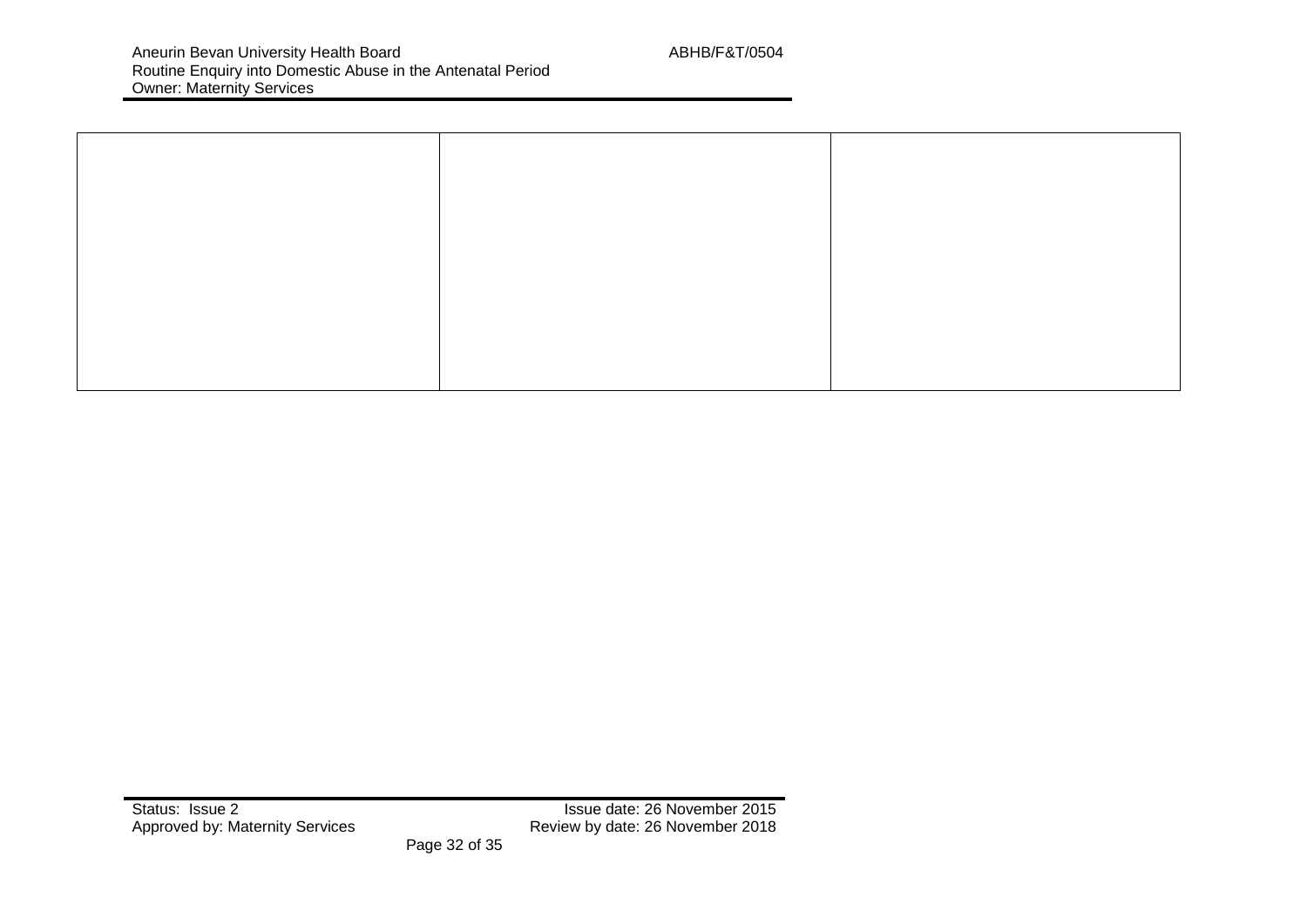|               | Those persons present were reminded that this meeting and related documents are strictly confidential. Discussions should not be shared outside of the<br>meeting. Similarly, copies of the minutes should not be photographed or shared without the agreement of the Agencies concerned. All agencies should<br>ensure that they develop procedures to ensure that the minutes are retained in a confidential and appropriately restricted manner. These minutes will aim to<br>reflect that all individuals who are discussed at these meetings should be treated fairly, with respect and without improper discrimination. All work<br>undertaken at the meetings will be informed by a commitment to equal opportunities and effective practice issues in relation to race, gender, sexuality and<br>disability. All meetings are recorded for future reference.<br>Section 2 - Minute of Discussion- - For Completion By Administrator |          |
|---------------|---------------------------------------------------------------------------------------------------------------------------------------------------------------------------------------------------------------------------------------------------------------------------------------------------------------------------------------------------------------------------------------------------------------------------------------------------------------------------------------------------------------------------------------------------------------------------------------------------------------------------------------------------------------------------------------------------------------------------------------------------------------------------------------------------------------------------------------------------------------------------------------------------------------------------------------------|----------|
| <b>Agency</b> | <b>Summary of Information Shared</b><br><b>Start Time</b>                                                                                                                                                                                                                                                                                                                                                                                                                                                                                                                                                                                                                                                                                                                                                                                                                                                                                   | End Time |
| Probation     |                                                                                                                                                                                                                                                                                                                                                                                                                                                                                                                                                                                                                                                                                                                                                                                                                                                                                                                                             |          |
| SSD (Adult    |                                                                                                                                                                                                                                                                                                                                                                                                                                                                                                                                                                                                                                                                                                                                                                                                                                                                                                                                             |          |
| Services)     |                                                                                                                                                                                                                                                                                                                                                                                                                                                                                                                                                                                                                                                                                                                                                                                                                                                                                                                                             |          |
| SSD (Child    |                                                                                                                                                                                                                                                                                                                                                                                                                                                                                                                                                                                                                                                                                                                                                                                                                                                                                                                                             |          |
| Services)     |                                                                                                                                                                                                                                                                                                                                                                                                                                                                                                                                                                                                                                                                                                                                                                                                                                                                                                                                             |          |
| Education     |                                                                                                                                                                                                                                                                                                                                                                                                                                                                                                                                                                                                                                                                                                                                                                                                                                                                                                                                             |          |
| Police        |                                                                                                                                                                                                                                                                                                                                                                                                                                                                                                                                                                                                                                                                                                                                                                                                                                                                                                                                             |          |
| Health        |                                                                                                                                                                                                                                                                                                                                                                                                                                                                                                                                                                                                                                                                                                                                                                                                                                                                                                                                             |          |
| Women's Aid   |                                                                                                                                                                                                                                                                                                                                                                                                                                                                                                                                                                                                                                                                                                                                                                                                                                                                                                                                             |          |
| <b>IDVA</b>   |                                                                                                                                                                                                                                                                                                                                                                                                                                                                                                                                                                                                                                                                                                                                                                                                                                                                                                                                             |          |
| Housing       |                                                                                                                                                                                                                                                                                                                                                                                                                                                                                                                                                                                                                                                                                                                                                                                                                                                                                                                                             |          |
|               |                                                                                                                                                                                                                                                                                                                                                                                                                                                                                                                                                                                                                                                                                                                                                                                                                                                                                                                                             |          |
|               | Section 3 - Risk Management Plan - For Completion By Administrator                                                                                                                                                                                                                                                                                                                                                                                                                                                                                                                                                                                                                                                                                                                                                                                                                                                                          |          |

Status: Issue 2<br>Approved by: Maternity Services<br>Approved by: Maternity Services<br>Approved by: Maternity Services<br>Approved by: Maternity Services Review by date: 26 November 2018

Page 33 of 35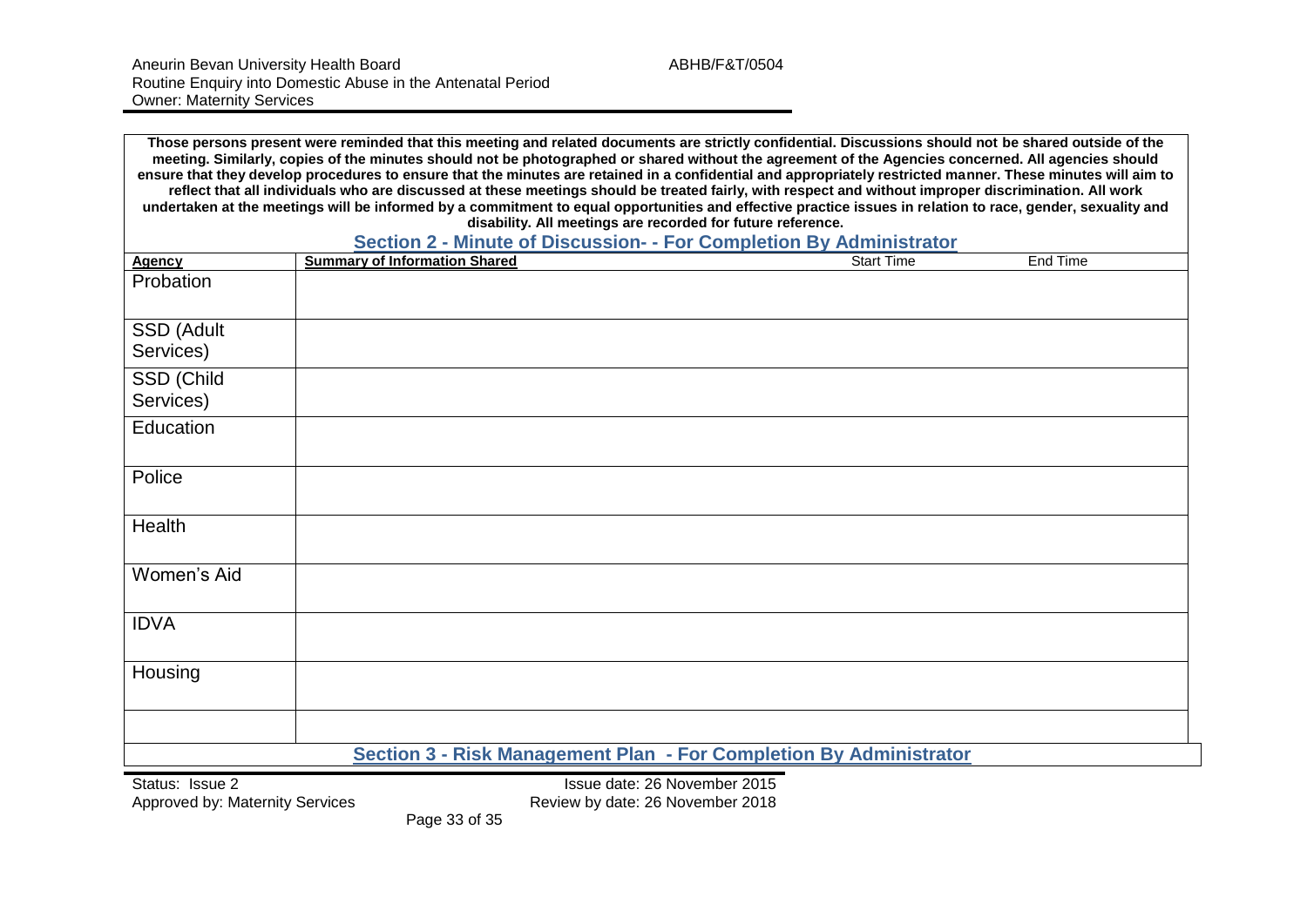Aneurin Bevan University Health Board ABHB/F&T/0504 Routine Enquiry into Domestic Abuse in the Antenatal Period Owner: Maternity Services

| No                      | <b>Agency</b>           | <b>Action</b> | <b>Allocated To</b> | To Be Completed By | Completed<br>On |
|-------------------------|-------------------------|---------------|---------------------|--------------------|-----------------|
| $\overline{1}$          | Probation               |               |                     |                    |                 |
| $\overline{2}$          | SSD (Adult<br>Services) |               |                     |                    |                 |
| $\overline{\mathbf{3}}$ | SSD (Child<br>Services) |               |                     |                    |                 |
| $\overline{\mathbf{4}}$ | Education               |               |                     |                    |                 |
| $5\phantom{.0}$         | Police                  |               |                     |                    |                 |
| 6                       | Health                  |               |                     |                    |                 |
| $\overline{7}$          | Women's Aid             |               |                     |                    |                 |
| 8                       | <b>IDVA</b>             |               |                     |                    |                 |
| $\overline{9}$          | Housing                 |               |                     |                    |                 |
| 10                      |                         |               |                     |                    |                 |
| 11                      |                         |               |                     |                    |                 |
| 12                      |                         |               |                     |                    |                 |
| 13                      |                         |               |                     |                    |                 |
| 14                      |                         |               |                     |                    |                 |

Status: Issue 2<br>Approved by: Maternity Services<br>Approved by: Maternity Services<br>Approved by: Maternity Services<br>All Community Services<br>Approved by: Maternity Services

Review by date: 26 November 2018

Page 34 of 35